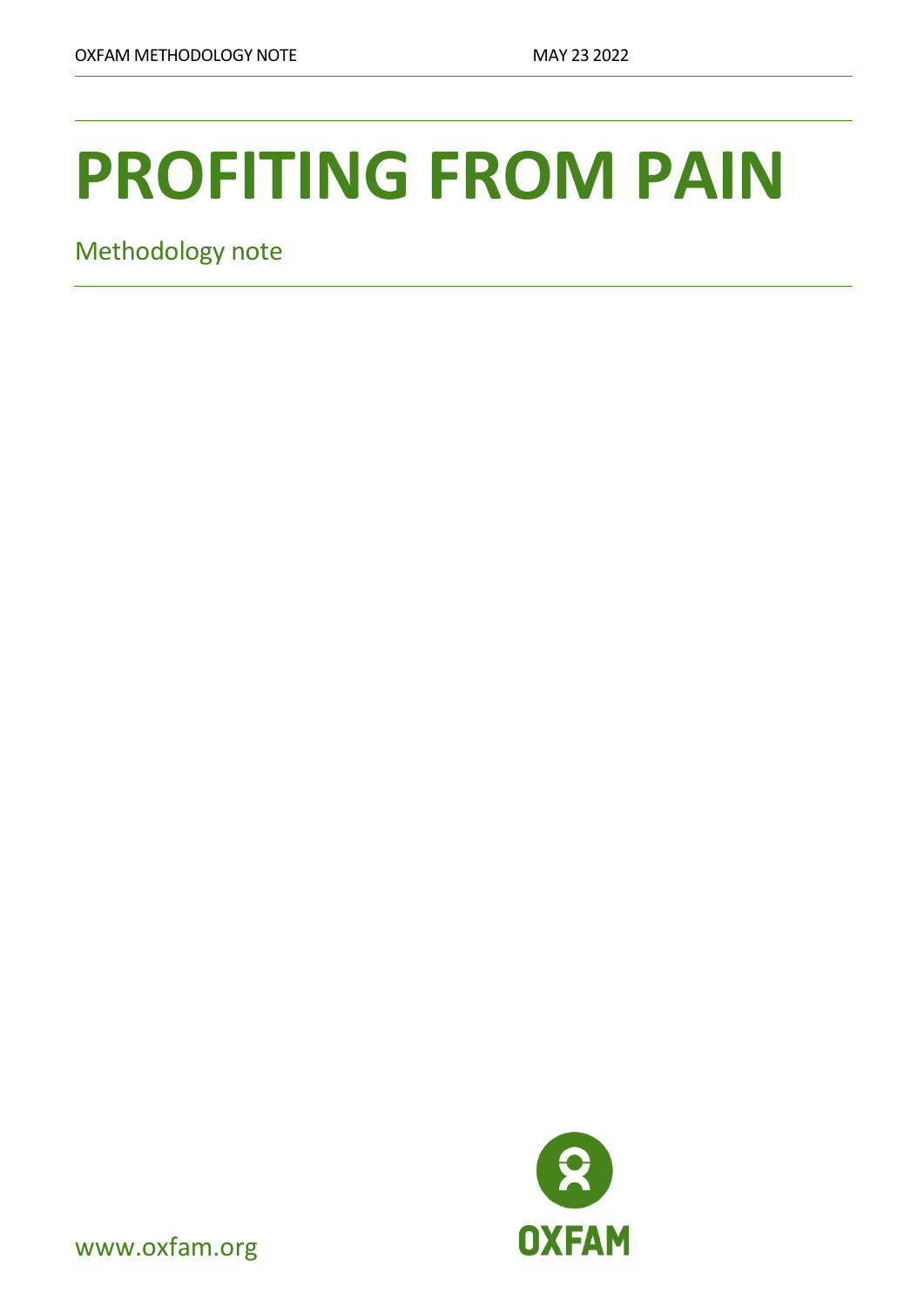# PROFITING FROM PAIN METHODOLOGY NOTE

#### **How Oxfam sources billionaire data and adjusts for inflation**

Oxfam uses the Forbes' Billionaires List to track billionaire wealth. Forbes uses net wealth (assets minus debt) to calculate billionaires' fortunes.

To calculate the increase in billionaire wealth over 24 months, our figures start on March 18, 2020, and run until March 11, 2022, when the Forbes annual billionaire lists were published for each year respectively.

We have used the US Consumer Price Index (CPI) to inflate the Forbes billionaire wealth figures from March 2020 in order to make them comparable with 2022 prices. This was done before subtracting the March 2022 numbers from the March 2020 numbers to see the change in wealth, thereby giving us wealth development in real terms. The CPI covers all urban consumers and is compiled as a US city average.

#### **Statistics**

**1. The family members who own Cargill listed on the Forbes billionaire list, have seen their fortunes increase by 65% in the last two years, at a rate of almost USD \$20 million a day (USD \$824.000 per hour). The combined wealth of the family members who own Cargill is USD \$42.9 billion – a USD\$14.4bn or 29% increase over the last 12 months. The family has created four new billionaires since 2020.**

| <b>Ranking as</b><br>of. 2022 | <b>Name</b>               | 2020 | 2021 | 2022 |
|-------------------------------|---------------------------|------|------|------|
| 235                           | Pauline MacMillan Keinath | 4,8  | 6,4  | 8,8  |
| 480                           | Gwendolyn Sontheim Meyer  | 3    | 4    | 5,5  |
| 552                           | Austen Cargill, II.       | 2,7  | 3,6  | 5    |
| 552                           | James Cargill, II.        | 2,7  | 3,6  | 5    |
| 552                           | Marianne Liebmann         | 2,7  | 3,6  | 5    |

Evolution of the net wealth of billionaires' owners of Cargill, 2020 – 2022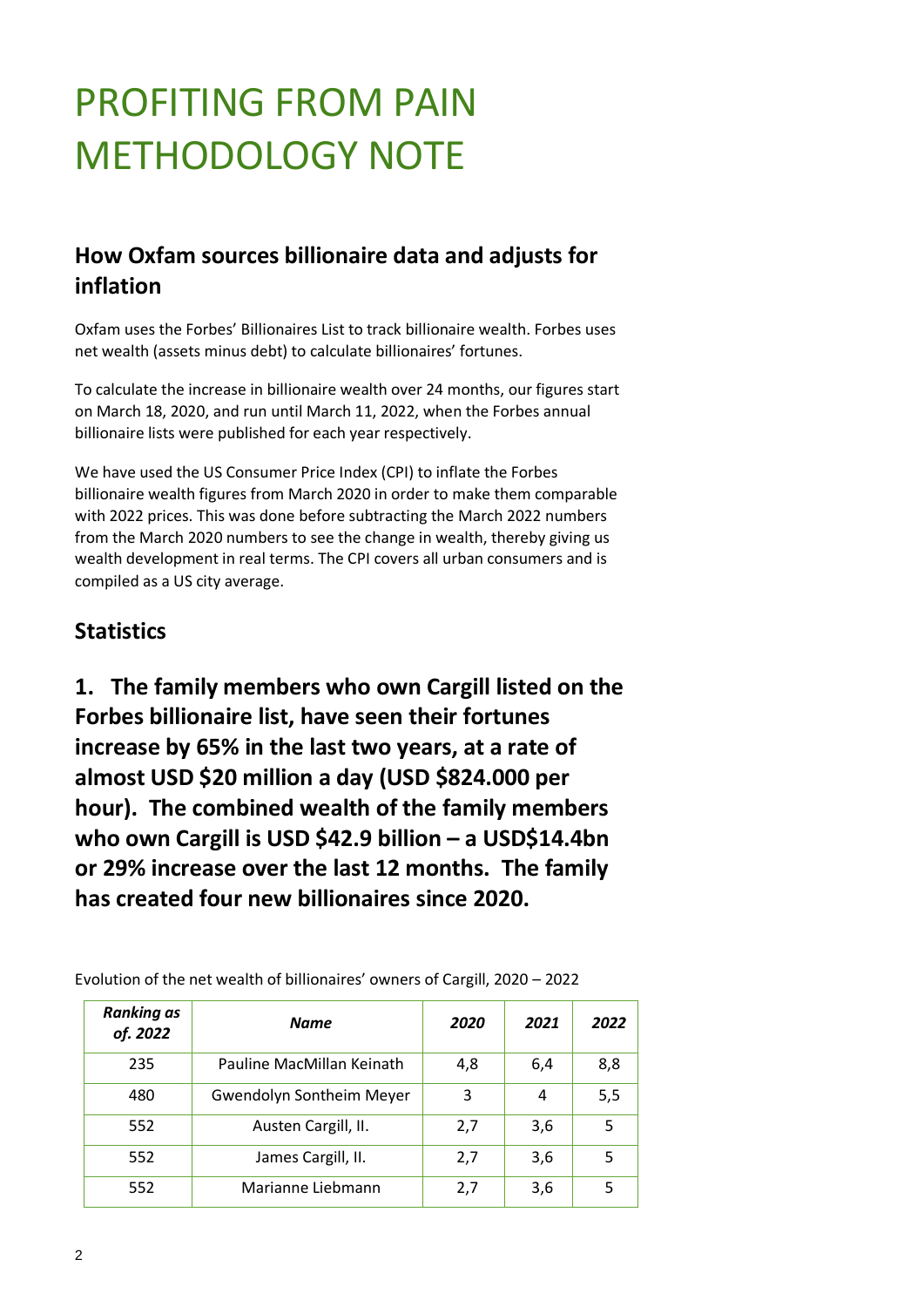| 1292 | Sarah MacMillan                               | 1,3<br>1,7    |      | 2,4  |
|------|-----------------------------------------------|---------------|------|------|
| 1292 | Alexandra Daitch                              | 1,3           | 1,7  | 2,4  |
| 1292 | Lucy Stitzer                                  | 1,3           | 1,7  | 2,4  |
| 1818 | Cargill MacMillan, III.                       |               | 1,1  | 1,6  |
| 1818 | John MacMillan                                |               | 1,1  | 1,6  |
| 1818 | Martha MacMillan                              |               | 1,1  | 1,6  |
| 1818 | William MacMillan                             |               | 1,1  | 1,6  |
|      | TOTAL NET WEALTH (US\$ bill. of the day)      |               |      |      |
|      | Total (all members)                           | 19,8          | 30,7 | 42,9 |
|      | Total (8 same members)                        | 19,8          | 27,4 | 38,1 |
|      |                                               |               |      |      |
|      | TOTAL NET WEALTH (2022 US\$ bill.)            |               |      |      |
|      | Total (all members)                           | 22,1          | 33,3 | 42,9 |
|      | Total (8 same members)<br>22,1                |               | 28,5 | 36,5 |
|      |                                               |               |      |      |
|      | Variation in % (8 same members)               |               |      |      |
|      | March 2022 vs. March 2021<br>27,9%            |               |      |      |
|      | March 2022 vs. March 2020                     | 65,5%         |      |      |
|      |                                               |               |      |      |
|      | Variation in 2022 \$US bill. (8 same members) |               |      |      |
|      | March 2022 vs. March 2021                     | 8,0           |      |      |
|      | March 2022 vs. March 2020<br>14,4             |               |      |      |
|      | per day (in US\$)                             | 19.788.452,05 |      |      |
|      | per hour (in US\$)                            | 824.518,84    |      |      |
|      |                                               |               |      |      |

Source: Forbes billionaires list, various years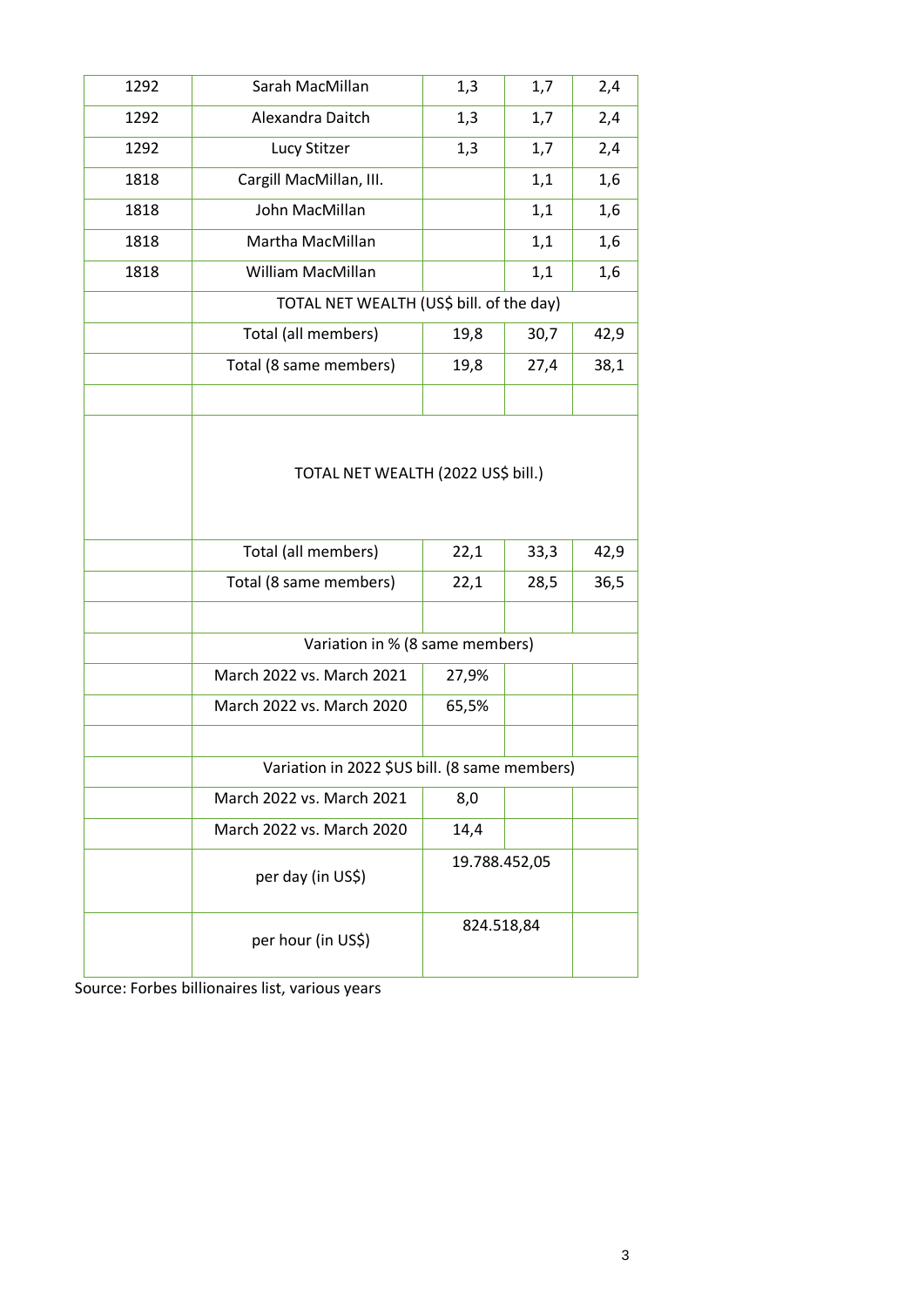#### **2. Billionaires in the food and energy sectors have seen their fortunes increase by over one billion dollars every two days.**

Oxfam identified 310 billionaires on the Forbes billionaire list who are involved in the food, agri-business, oil, gas and coal sectors. Their combined wealth in 2022 is USD \$1.5 trillion and has increased by USD \$453.3 billion since March 2020 in real terms. This comes to USD \$596,360,018 increase per day over the two-year period.

This calculation is an index of the total wealth of billionaires in this industry. There were 72 new billionaires in these industries created between 2020 and 2022.

#### **3. Billionaires have seen their fortunes increase almost as much in 24 months as they did in 23 years (between 1987 and 2010).**

The real terms increase in billionaire wealth during the last 2 years (between March 2020 and March 2022), or 24 months, was \$3.78 trillion

To calculate the increase in billionaire wealth over 23 years, our figures start in 1987 – when Forbes published the first World Billionaires List – and end in 2010. Again, there has been inflation during this period, so we have used the US CPI to inflate the Forbes numbers during that period to be comparable with 2022 prices. The real terms increase in billionaires' wealth between 1987 and 2010 was \$3.96 trillion.

| Year | Total wealth, U\$ bn | Real wealth, \$bn (mar 2022 Prices) |
|------|----------------------|-------------------------------------|
|      |                      |                                     |
| 1987 | 295                  | 758                                 |
|      |                      |                                     |
| 1988 | 338                  | 836                                 |
|      |                      |                                     |
| 1989 | 460                  | 1,083                               |
|      |                      |                                     |
|      |                      |                                     |
| 1990 | 570                  | 1,276                               |
|      |                      |                                     |
| 1991 | 592                  | 1,264                               |
|      |                      |                                     |
| 1992 | 601                  | 1,242                               |
|      |                      |                                     |
| 1993 | 399                  | 799                                 |
|      |                      |                                     |
|      |                      |                                     |
| 1994 | 765                  | 1,498                               |
|      |                      |                                     |
| 1995 | 885                  | 1,684                               |
|      |                      |                                     |
| 1996 | 1,049                | 1,939                               |

**The real terms increase in billionaire wealth during these 23 years was \$3.96 trillion.**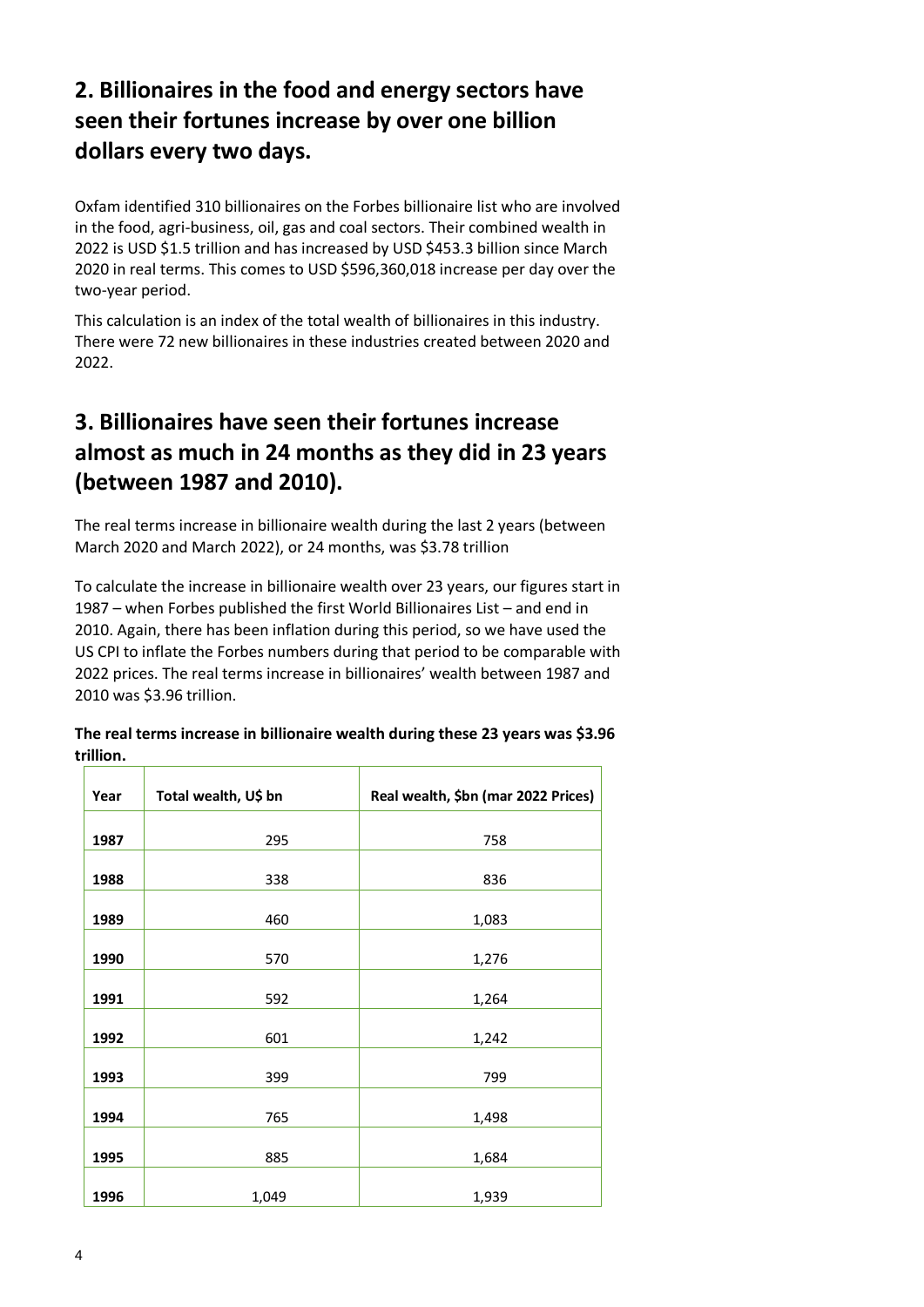| 1997 | 1,205  | 2,170  |
|------|--------|--------|
| 1998 | 1,289  | 2,289  |
| 1999 | 1,351  | 2,359  |
| 2000 | 1,473  | 2,478  |
| 2001 | 1,729  | 2,825  |
| 2002 | 1,544  | 2,487  |
| 2003 | 1,403  | 2,194  |
| 2004 | 1,917  | 2,946  |
| 2005 | 2,236  | 3,332  |
| 2006 | 2,646  | 3,813  |
| 2007 | 3,452  | 4,841  |
| 2008 | 4,381  | 5,909  |
| 2009 | 2,415  | 3,269  |
| 2010 | 3,568  | 4,721  |
| 2011 | 4,500  | 5,800  |
| 2012 | 4,600  | 5,775  |
| 2013 | 5,400  | 6,681  |
| 2014 | 6,400  | 7,800  |
| 2015 | 7,100  | 8,660  |
| 2016 | 6,300  | 7,619  |
| 2017 | 7,670  | 9,061  |
| 2018 | 9,100  | 10,502 |
| 2019 | 8,700  | 9,857  |
| 2020 | 8,000  | 8,926  |
| 2021 | 13,084 | 14,226 |
| 2022 | 12,706 | 12,706 |

(Source: Forbes)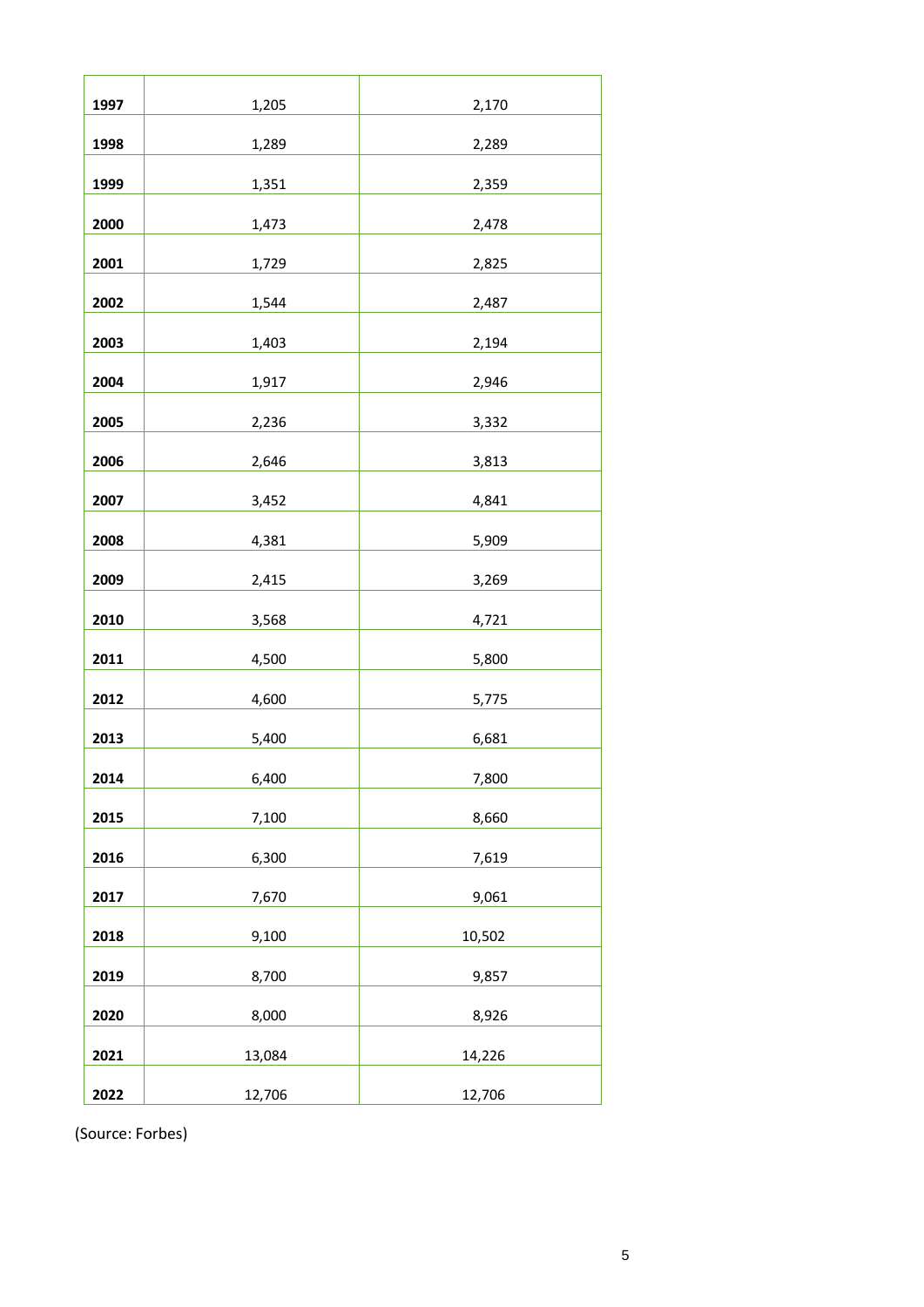#### **4. A new billionaire has been created every 30 hours during the pandemic. Every 33 hours, close to a million people risk being forced into extreme poverty in 2022.**

573 new billionaires were created during the pandemic according to Forbes annual billionaire list, rising from 2095 in March 2020 to 2668 in March 2022.

The baseline is the number of billionaires at the time of the annual Forbes list release on March 18, 2020. At this point in time there were 2,095 billionaires according to Forbes.

On March 11, 2022 this number had grown to 2,668 billionaires according to the latest data from Forbes, which means that 573 more people were billionaires in US dollars compared with March 2020. Forbes uses net wealth (which mean assets minus debt). To make the figures globally comparable between countries, the fortunes are expressed in US dollars at market exchange rates.

Every day has 24 hours. The number of days between March 18, 2020 and March 11, 2022, excluding the two publication days and only counting the days in between, amounts to 721 days. This multiplied by 24 hours amounts to 17,304 hours. If this is divided by 573 billionaires, it means that on average every 30<sup>th</sup> hour a new billionaire is created.

It must be emphasized that people have moved in and out of the list in this timespan, and it is not a stable number of billionaires to which new billionaires are simply added.

Oxfam calculates – based on World Bank data – that an estimated 263 million people could be forced into extreme poverty in 2022.

Every day has 24 hours. Every year has 365 days. This amounts to 8760 hours each year. If this is divided by 263 million being pushed into extreme poverty in 2022, it means that every 33 hours an estimated one million people risk being pushed into poverty in 2022.

This means on average every 30 hours a new billionaire has been minted during the pandemic, and every 33 hours 1 million people risk being forced into extreme poverty in 2022.

This means that in the same time it took on average to create a new billionaire during the pandemic, one million people could be pushed into extreme poverty this year.

Prior to the war in Ukraine and its spillover effects, the World Bank projected that COVID-19 would increase the numbers living in extreme poverty by 198 million people in 2022.

The projected figures – made available to Oxfam and available upon request – considered the impact of COVID-19 as well as an increase of inequality by 2%. The IMF<sup>1</sup>, World Bank<sup>2</sup> and Credit Suisse<sup>3</sup> all agree that COVID-19 is highly likely to drive up inequality, making this projection the most realistic.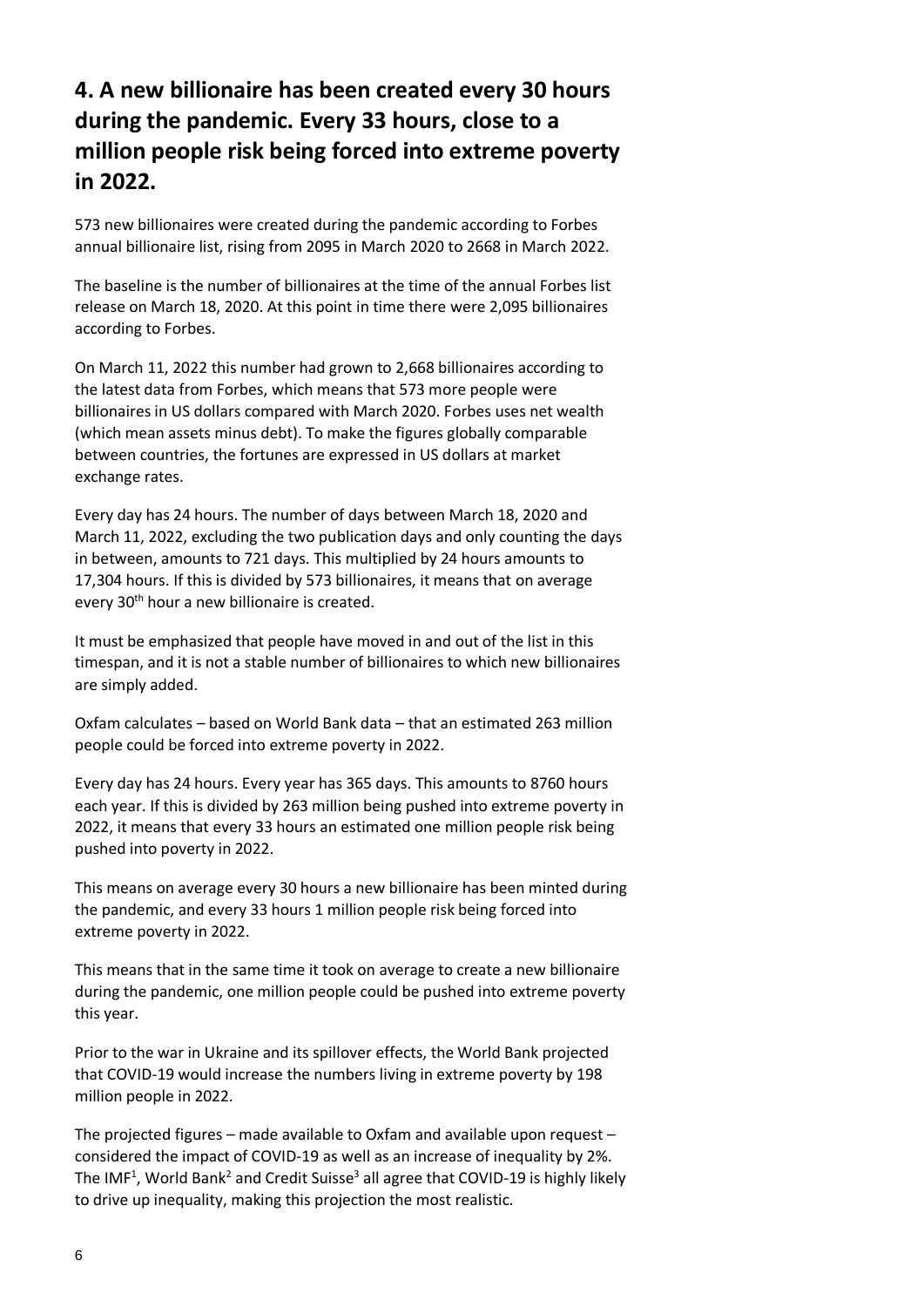The difference between the "pre-Covid" and "post-Covid" poverty headcounts for 2022 reflects the reduced cumulative economic growth in 2020, 2021 and 2022 compared to pre-pandemic projections. The headcount for "post-Covid with rise in inequality" is based on the latter and in addition assumes that the Gini coefficient of income inequality increases by two percent in all countries. It is widely believed that the pandemic has increased inequality in most countries, but data is not available yet for most countries.

On top of this COVID-19 poverty and inequality crisis, we now have an inflation crisis, with rapidly rising prices for food and fuel. Ordinary people all over the world are seeing the cost of staples rising frighteningly.

Based on prior research done by the World Bank and Center for Global Development on food price spikes, Oxfam now estimates that another 65 million people could be pushed below the \$1.90 extreme poverty line because of the harsh increases in food prices.

We use Ivanic et al. (2011) who used household microdata to calculate the impact of 37% increase in the price of 38 agricultural commodities between June 2010 (last trough of the market) and December 2010 (last data point available at time of the study, but the market peaked only in March 2011) on household consumption and production of these commodities in 28 low and middle-income countries. They derived national-level changes in poverty headcounts and extrapolated the results to all low and middle-income countries. That study found that 44 million people fell into extreme poverty because of the food price hike. Ivanic et al. (2011) find that the main driver of the difference between that result and their earlier study of the 2008 food price spike was the intensity of the spike. Like CGD (https://www.cgdev.org/blog/price-spike-causedukraine-war-will-push-over-40-million-poverty-how-should-we-respond), Oxfam has therefore simply scaled the 2011 result to take into account the different intensity of the 2022 price hike.

We used a 54% price increase between May 2020 (last market trough) and February 2022 (latest data available) in the FAO food price index (https://www.fao.org/worldfoodsituation/foodpricesindex/en/). 44 million multiplied by 54/37 is 65 million. This is a very rough estimate considering that many other things have changed since 2011:

- 1. People who were just above the \$1.25 poverty line in 2010 (and hence susceptible to fall just below it because of the food price increase) are not the same people (in terms of number, country and other characteristics) as the people who were just above the \$1.9 poverty line at the beginning of the 2022 price increase (even though the two poverty lines are close to each other after accounting for inflation). Hence, they have different consumption and production patterns, and the impact of a given food price increase affects them differently.
- 2. We use the FAO global food price index including all food groups vs. the local prices of 38 commodities in Ivanic et al. (2011). Hence, we observe a 35% price spike in 2010 vs. the 37% spike indicated in Ivanic et al. (2011). Even if we had used the same 38 commodities, the mix of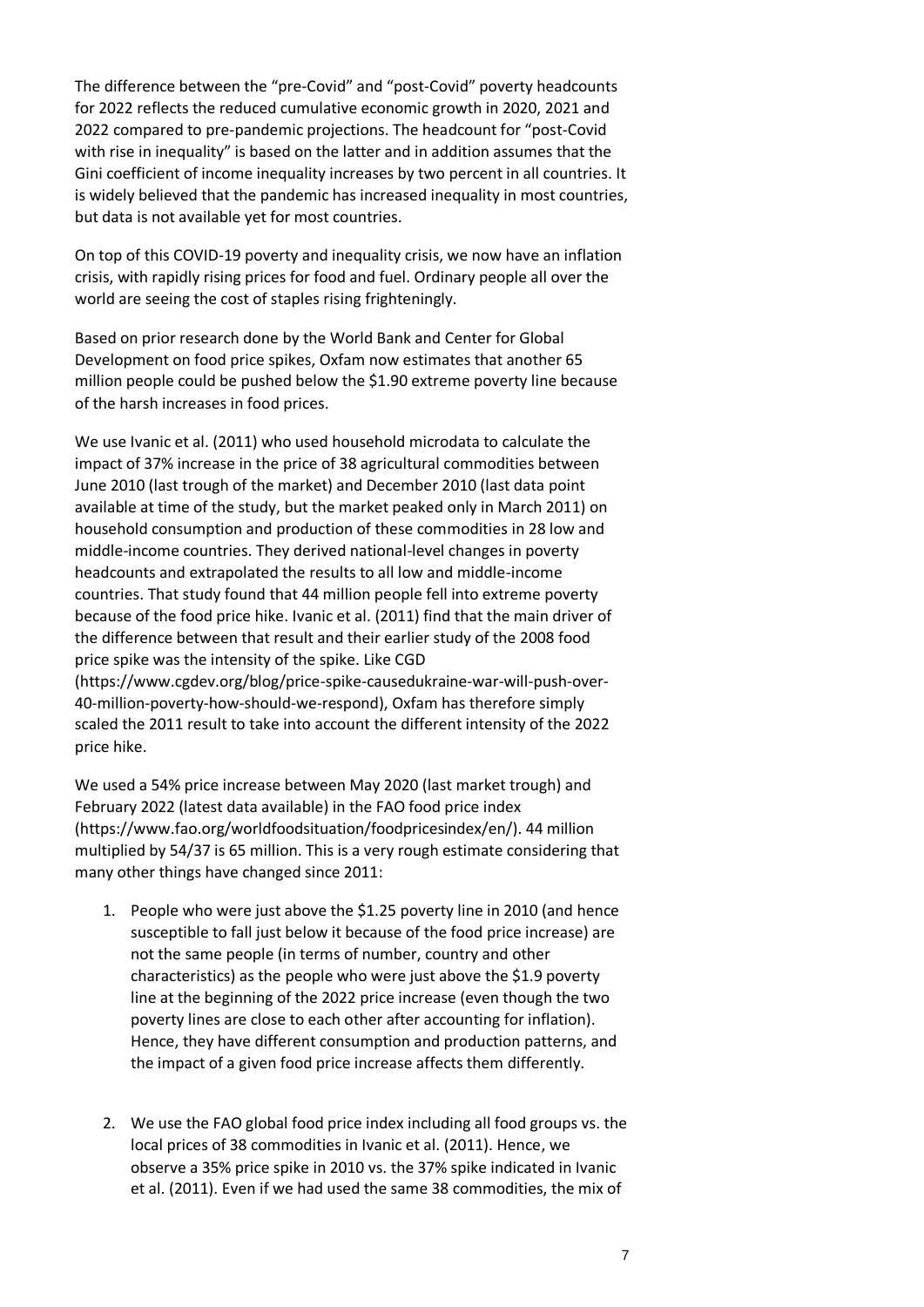price increases across those commodities may be different in 2022 than in 2010 (e.g., bigger impact on crops exported by Russia and Ukraine like wheat and barley, smaller impact on other crops). Hence the impact on poverty may be different, too

The sum of the 198 million being forced into extreme poverty, and due to Covid-19 and inequality, and 65 million, due to due to food price increases, is 263 million people. We recognize this to be a conservative estimate – the World Bank has recently estimated that rising inflation and the effects of the war in Ukraine will lead to an additional 75 million to 95 million people living in extreme poverty in 2022<sup>4</sup>.

**5. A 99% windfall tax on the COVID-19 wealth gains of the 10 richest men could pay to make enough vaccines for the entire world and fill financing gaps in universal health and social protection, one year financing gap for universal pre-primary, primary and secondary education in low income and lower middle income countries and efforts to combat gender-based violence in over 80 countries, while still leaving these 10 men \$83.7bn (13%) better off than they were before the pandemic.**

|                                                                                                                                      | Amounts,<br>\$bn |
|--------------------------------------------------------------------------------------------------------------------------------------|------------------|
| Total wealth increase of ten richest (real terms)                                                                                    | 602.0            |
| Revenue from 99% Windfall Tax                                                                                                        | 596.0            |
| Costings, \$bn                                                                                                                       |                  |
| Total cost of COVID-19 vaccines for everyone                                                                                         | 27.8             |
| Universal Health and Social Protection financing gap                                                                                 | 440.8            |
| Annual financing gap for universal pre-primary, primary and secondary educa-<br>tion in low income and lower middle income countries | 39.5             |
| Tackling Gender Based Violence financing gap                                                                                         | 4.2              |
| <b>Total costs</b>                                                                                                                   | 512.3            |
| Remaining                                                                                                                            | 83.7             |

(Source: Forbes and sources below)

The 10 richest men have seen their wealth increase by USD\$ 602bn. A 99% windfall tax would generate USD \$ 596bn.

COVID-19 vaccinations would cost \$27.8bn. Experts from Imperial College London, working with Public Citizen, estimate the manufacturing costs of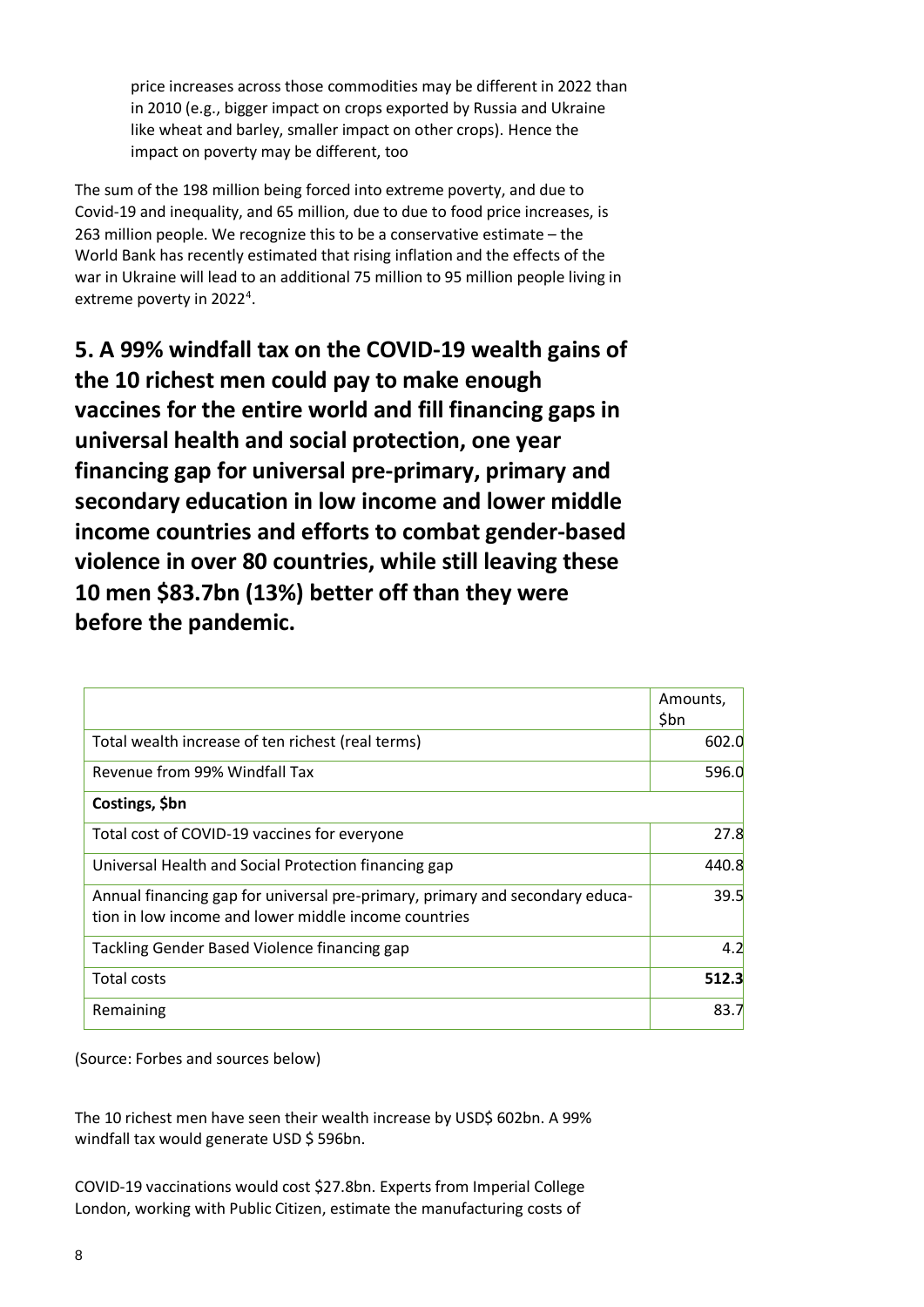Pfizer's vaccine stands at just under \$1.18 per shot.<sup>5</sup> There are 7,874,966,000 people on Earth according to the UN's 2021 medium variant population estimates.<sup>6</sup> The cost to vaccinate each person in the entire world would include two shots plus a booster.

The Education for All Global Monitoring Report found there is an average annual financing gap of US\$39.5 billion over 2015-2030 for reaching universal pre-primary, primary and secondary education of good quality in low and lower middle-income countries.<sup>7</sup>

Universal social protection and healthcare would cost an estimated \$440.8 bn. In 2020, the finance gap for achieving universal social protection coverage and healthcare for low- and lower- middle-income countries was \$440.8bn.<sup>8</sup>

The cost from 2020 to 2030 of ending gender-based violence in 132 priority countries is estimated at \$42bn.<sup>9</sup>

#### **6. There are 2668 billionaires, 573 more than in March 2020. Their wealth is now \$12.7 trillion, an increase of \$3.78 trillion in real terms, or 42% since the beginning of the pandemic.**

Forbes uses net wealth (assets minus debt). To make the figures globally comparable between countries, the fortunes are expressed in US dollars at market exchange rates.

We look at how the Forbes list of billionaires has developed and their total yearly combined wealth, and then subtract it from the same figure for the previous year. These yearly developments are compared with the growth during COVID-19. COVID-19 was declared a global pandemic on March 11, 2020, and Forbes published its annual list on March 18th. It lists 2668 billionaires, 573 more than the 2095 billionaires in March 2020.

In our data, the timespan for COVID-19 ends with the latest Forbes Billionaires List which was published on March 11, 2022. In this timespan we calculate a total wealth increase using the yearly difference from March 2020 to March 2022.

To analyse the real wealth growth of the billionaires we must adjust the timeseries wealth numbers to March 2022 prices. For this we have used the CPI for the US to inflate the Forbes numbers. The CPI covers all urban consumers and is compiled as a US city average.

The result of this is that the total real growth in billionaire wealth from March 2020 to March 2022 was \$3.78 trillion. In March 2022 it reached \$12.71 trillion. In March 2020, in real terms, billionaire wealth was \$8.93 trillion. This is an increase of 42.3%.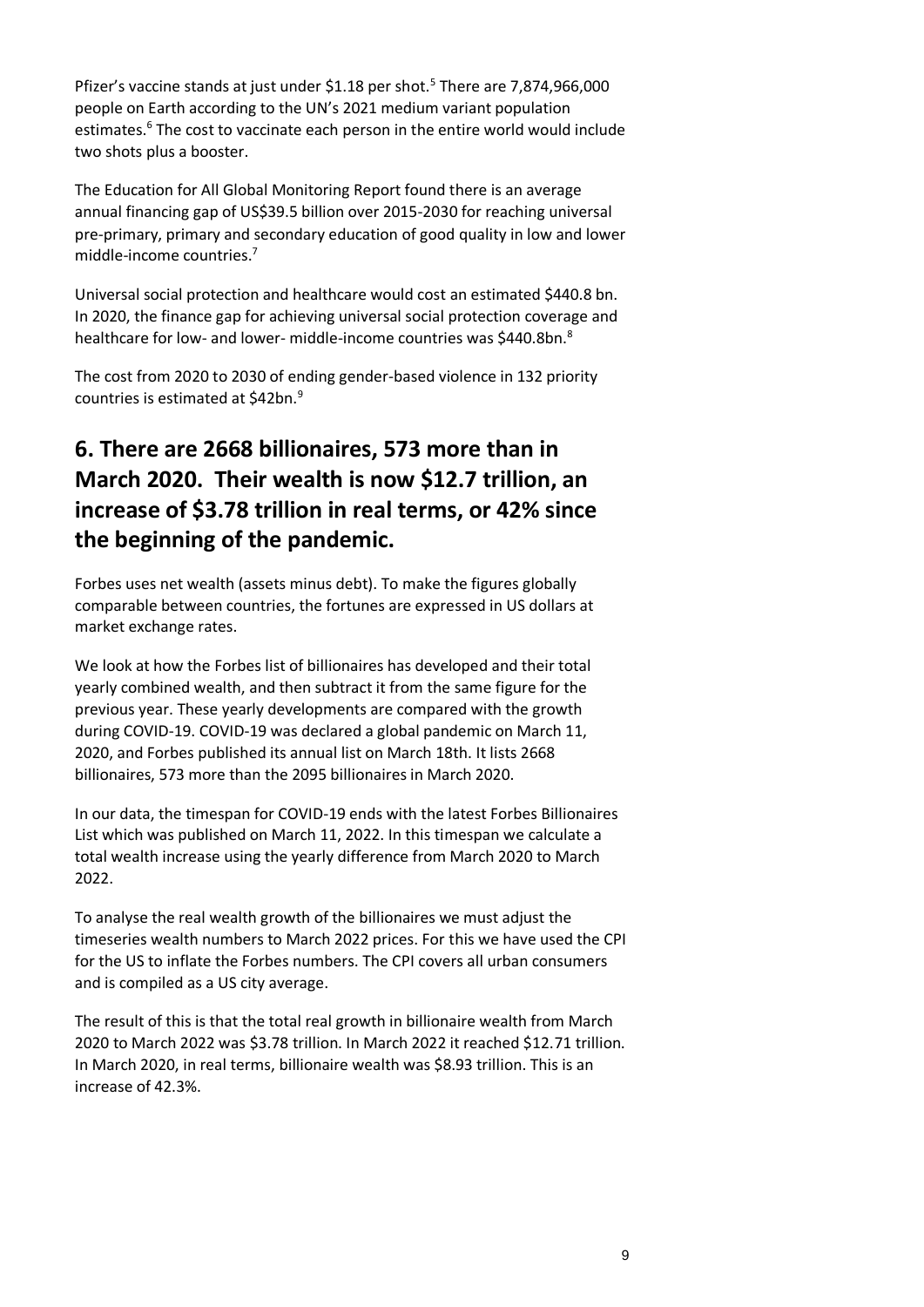#### **7. Billionaire wealth as a percentage of Global GDP has increased from 4.4% in 2000 to 13.9% in 2021.**

The total GDP of the world is reported for 2000-2020 from World Bank data. 2021 world GDP is a projection from IMF as presented in StatisticsTime.com.<sup>10</sup>

The total Billionaire wealth is from the yearly Forbes lists. All numbers are in current prices.

The total billionaire wealth is taken as a simple percentage share of GDP. It is important to note that this do not mean, that we assume that billionaires own this share of GDP. The numbers show that billionaire wealth of a few thousand people compared to the global production of goods and service is rising markedly and that billionaire wealth is growing much faster than the general global growth.



(Source: Forbes and World Bank)

#### **8. The top 10 billionaires own more wealth than the bottom 40% of humanity, or 3.1 billion people.**

The top 10 billionaires own more wealth than the bottom 40% of humanity, or 3.1 billion people.

The total wealth of the top 10 billionaires is found in data from the yearly Forbes list, from March 2022. The total wealth of the top 10 billionaires was \$1,301bn on March 2022. According to Credit Suisse, the combined net wealth of the bottom 40% of the population (3.1 billion people) was \$254bn as of December 2020 (in March 2022 prices).

For the list of the ten richest billionaires as of March 2022 see note number 9.

| Bottom 40% Credit Suisse (Dec. 2020)     | 230   |
|------------------------------------------|-------|
| Bottom 50% Credit Suisse (Dec. 2020)     | 3.194 |
| Top 10 richest billionaires (March 2022) | 1.301 |
|                                          |       |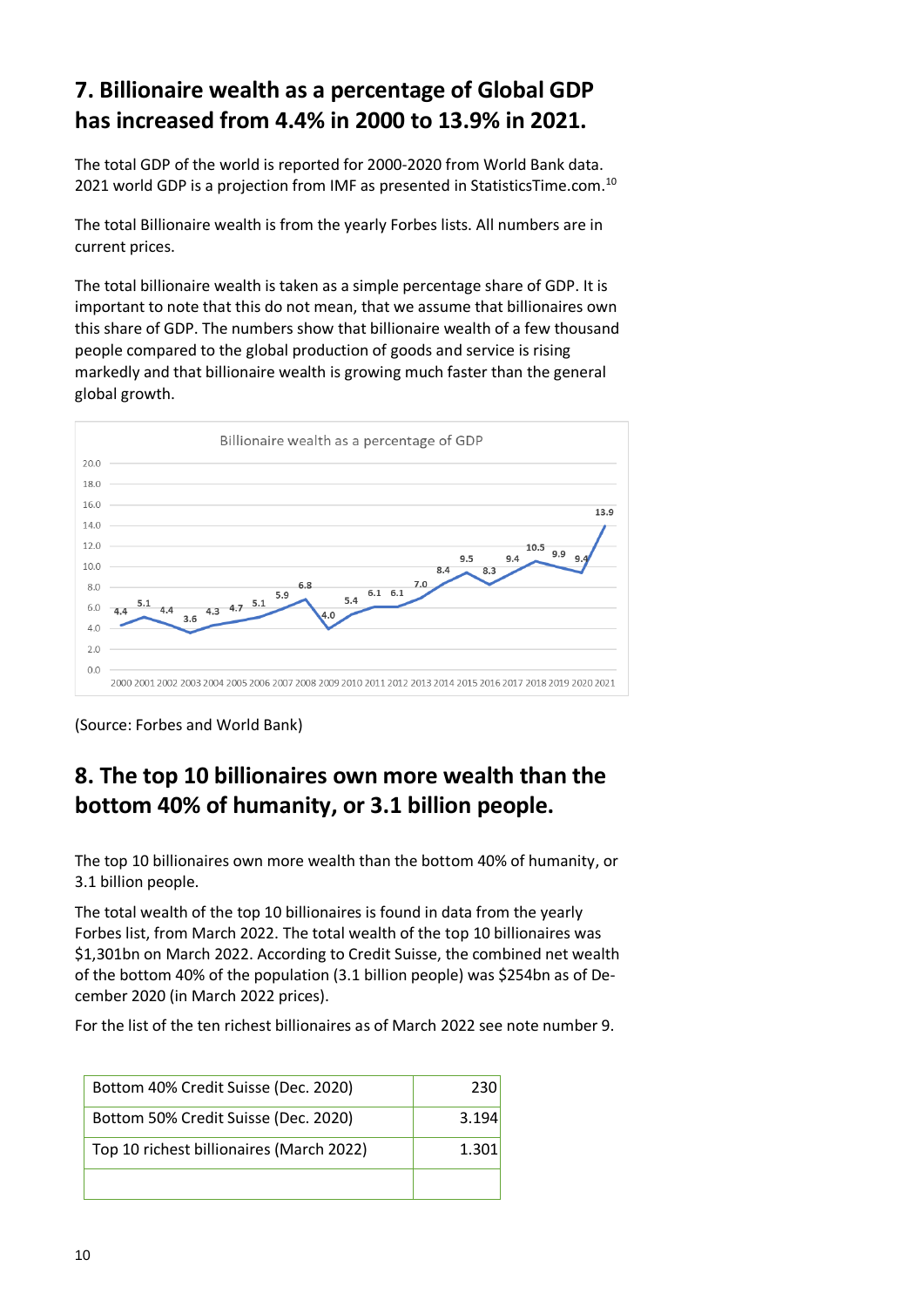| Bottom 40% Credit Suisse (March 2022-<br>prices) | 254   |
|--------------------------------------------------|-------|
| Bottom 50% Credit Suisse (March 2022-<br>prices) | 3.526 |
| Top 10 richest billionaires (March 2022)         | 1.301 |

(Source: Forbes and Credit Suisse World Wealth Report)

This means that the top 10 richest people have more than five times the wealth of the bottom 40%. The net wealth data is presented in dollars as of the year and date it refers to. To compare both dates, we adjusted the net wealth of the bottom 40% to be expressed in November 2021 prices using the US CPI from the US Bureau of Labor Statistics as a deflator.

#### **9. The richest 20 billionaires are worth more than the entire GDP of Sub-Saharan Africa**

|                |                                       | <b>Total Wealth Forbes List</b><br>March 2022 (\$BN) |
|----------------|---------------------------------------|------------------------------------------------------|
| $\mathbf{1}$   | <b>Elon Musk</b>                      | 219                                                  |
| $\overline{2}$ | Jeff Bezos                            | 171                                                  |
| 3              | Bernard Arnault & family              | 158                                                  |
| 4              | <b>Bill Gates</b>                     | 129                                                  |
| 5              | Warren Buffett                        | 118                                                  |
| 6              | Larry Page                            | 111                                                  |
| 7              | Sergey Brin                           | 107                                                  |
| 8              | Larry Ellison                         | 106                                                  |
| 9              | <b>Steve Ballmer</b>                  | 91.4                                                 |
| 10             | Mukesh Ambani                         | 90.7                                                 |
| 11             | Gautam Adani & family                 | 90                                                   |
| 12             | Michael Bloomberg                     | 82                                                   |
| 13             | Carlos Slim Helu & family             | 81.2                                                 |
| 14             | Francoise Bettencourt Meyers & family | 74.8                                                 |
| 15             | Mark Zuckerberg                       | 67.3                                                 |
| 16             | Jim Walton                            | 66.2                                                 |
| 17             | Zhong Shanshan                        | 65.7                                                 |
| 18             | Alice Walton                          | 65.3                                                 |
| 19             | Rob Walton                            | 65                                                   |
| 20             | Changpeng Zhao                        | 65                                                   |

The richest 20 billionaires are worth USD \$2.0236 trillion.

#### (Source Forbes)

The GDP of Sub-Saharan Africa is \$USD 1.71 trillion (2020 latest available data from the World Bank).<sup>11</sup>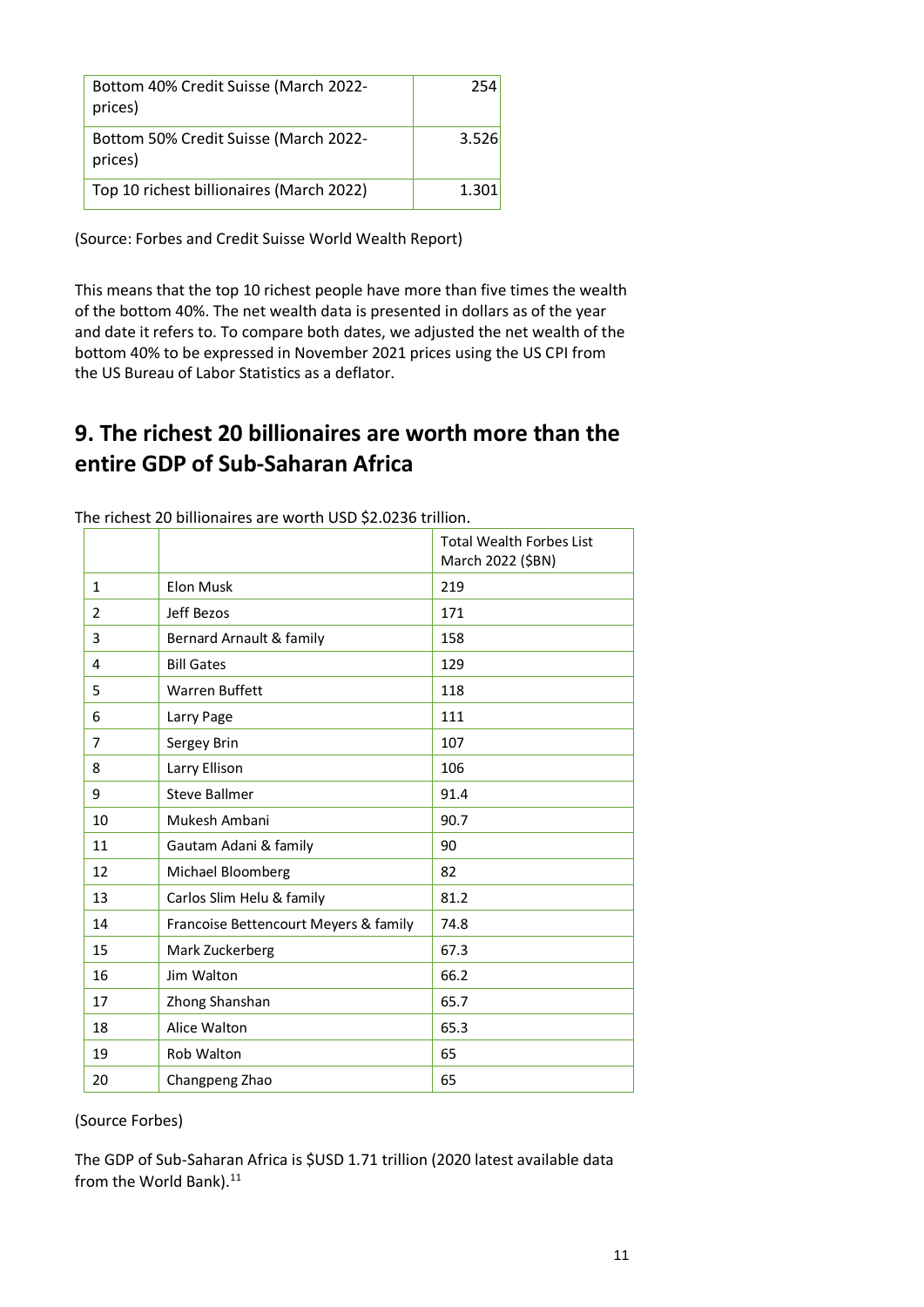#### **10. Elon Musk, the wealthiest man in the world is so rich that he could lose 99% of his wealth and still be among the 0.0001% richest people. Since 2020 his wealth has increased by 699% in real terms.**

If Elon Musk lost 99% of his wealth, he'd still have \$2bn. There are 2668 people in the Forbes billionaire list meaning billionaires are in the top 0.0001% of humanity. In 2020 his wealth was 27.4bn (adjusted for inflation) in 2022 it was \$219bn.

#### **11. It would take 112 years for the average person in the bottom 50% to make what someone in the top 1% gets in a year.**

According to the World Inequality Lab data someone in the bottom 50% earns on average \$4,281 per year while someone in the top 1% earns \$479,759 – the ratio of this is 1:112 or 112 years.

| <b>Percentile</b>    | Year  | Pre-tax national income<br>Dollar \$   ppp   constant<br>(2021) |
|----------------------|-------|-----------------------------------------------------------------|
| <b>Bottom</b><br>50% | 2021  | 4280.534                                                        |
| Top 1%               | 2021  | 479758.7                                                        |
|                      | Ratio | 112.0792                                                        |

(Source: World Inequality Lab)

#### **12. Billionaires involved in food and agribusinesses have seen their collective wealth increase by \$ 382 billion (45%) in real terms over the last two years**

Oxfam identified 245 billionaires on the Forbes billionaire list who are involved in the food and agri-business. The wealth of these billionaires was adjusted for inflation. There were 62 new food billionaires created during this two year period.

| Food and/or agribusiness -<br>total wealth \$bn | 2022   | 2021   |       | 2020 Change bn US\$ 2020-<br>2022 | %-change 2020-<br>2022 |
|-------------------------------------------------|--------|--------|-------|-----------------------------------|------------------------|
| <b>Running prices</b>                           | 1227.7 | 1220.4 | 759.2 | 468.4                             | 61.7                   |
| 2022-prices                                     | 1227.7 | 1324.7 | 845.6 | 382.0                             | 45.2                   |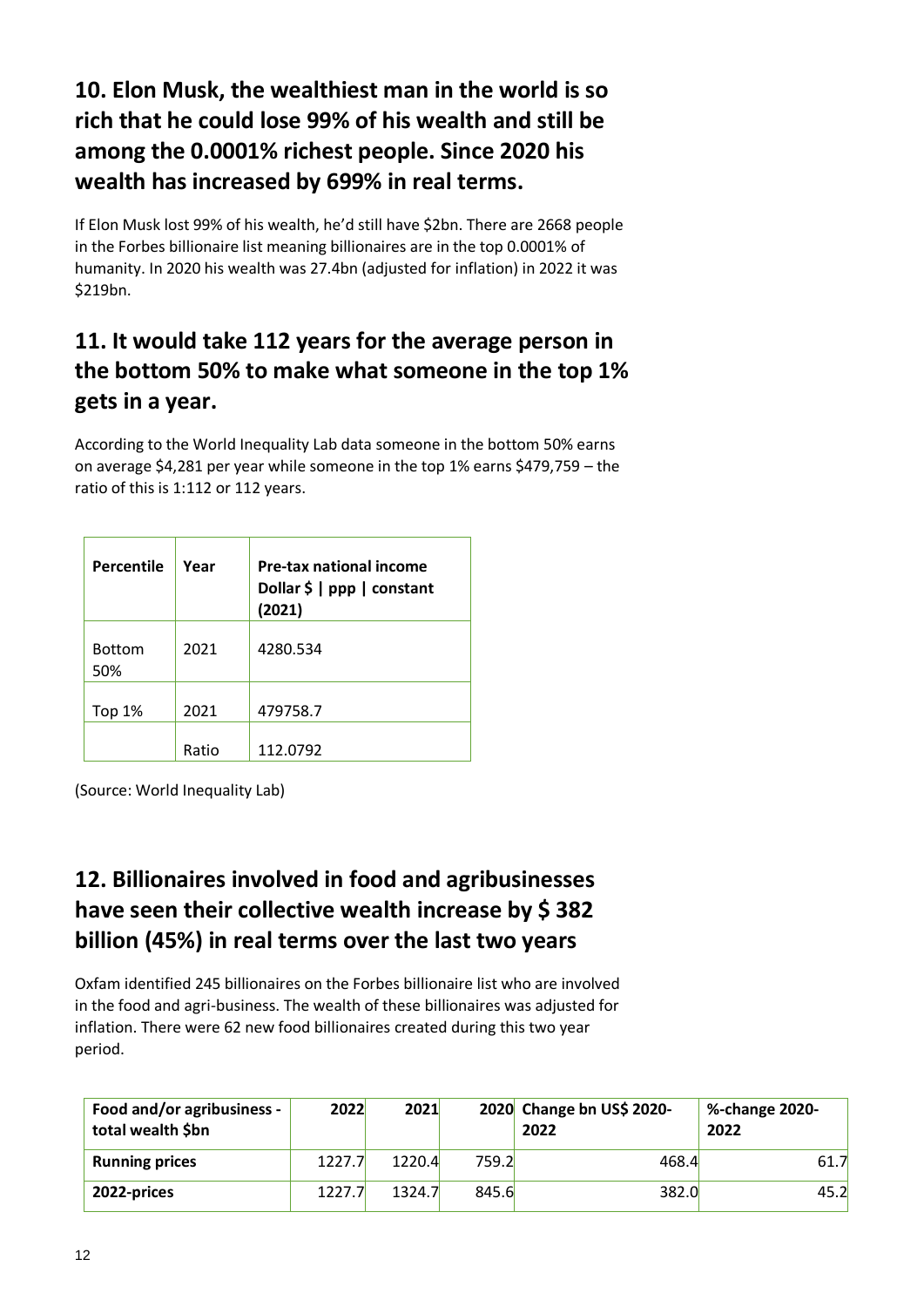| Deflator 20-22 | 1.11386  |  |  |
|----------------|----------|--|--|
| Deflator 21-22 | 1.085425 |  |  |

(Source: Forbes)

**13. The Walton family owns around half of Walmart's shares who are collectively worth \$238 billion – a real terms increase of \$8.8bn from 2020, growing by \$503k an hour. Over the last 5 years the family have received around \$15 billion in cash dividends from the company.**

The net wealth of billionaires whose source of wealth as listed in the Forbes billionaire list Is 'Walmart' increased from \$205.4bn (or \$229.2bn in 2022 prices) in 2020 to \$238bn in 2022. In real terms that means a \$USD 8.8 billion increase.

|                                 | 2020      | 2022 |
|---------------------------------|-----------|------|
| Jim Walton                      | 54.6      | 66.2 |
| Alice Walton                    | 54.4      | 65.3 |
| Rob Walton                      | 54.1      | 65   |
| Lukas Walton                    | 18.4      | 16.5 |
| Ann Walton Kroenke              | 7.9       | 9    |
| Nancy Walton Laurie             | 7.1       | 8.1  |
| Christy Walton                  | 8.9       | 7.9  |
| Total (in US\$ bill of the day) | 205.4     | 238  |
| Total (in 2022 US\$ bill)       | 229.2     | 238  |
|                                 |           |      |
| Diff. (in 2022 US\$ bill)       | 8.8184336 |      |
| Per hour (in 2022 US\$)         | 503,335.3 |      |

According to their financial accounts, Walmart paid out \$30.5bn to shareholders in dividends between 2018-2022 – around half of which went to the family who own around half the company.<sup>12</sup>

In 2022 the company paid out \$15.939 bn to shareholders in the form of buybacks and dividends.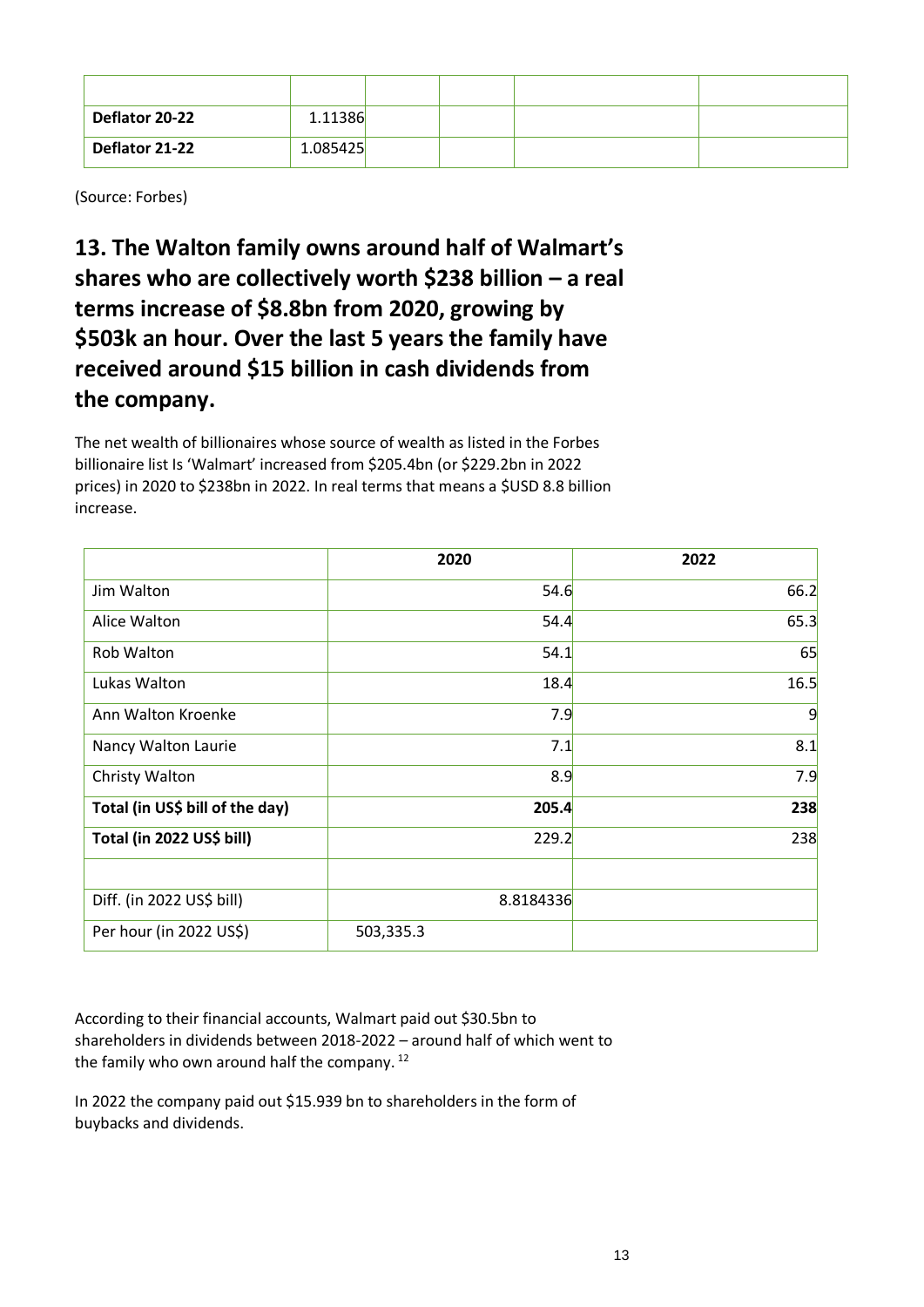#### **Walmart financial accounts<sup>13</sup>**

| <b>Fiscal</b><br>data as of<br><b>Jan 31</b><br>2022 | 2022    | 2021    | 2020    | 2019    | 2018    |
|------------------------------------------------------|---------|---------|---------|---------|---------|
| <b>Total</b><br>revenue                              | 572,754 | 559,151 | 523,964 | 514,405 | 500343  |
| <b>Net</b><br>income                                 | 13,673  | 13,510  | 14,881  | 6,670   | 9,862   |
| <b>Margin</b>                                        | 2.4%    | 2.4%    | 2.8%    | 1.3%    | 2.0%    |
| Total cash<br>dividends<br>paid                      | $-6152$ | $-6116$ | $-6048$ | $-6102$ | $-6124$ |
| <b>Issuance</b><br>(retireme<br>nt) of<br>stock, net | $-9787$ | $-2625$ | $-5717$ | $-7410$ | $-8296$ |

#### **14. Big oil's profit margins have doubled while the cost of energy projected to soar by 50%.**

In 2019 the average profit margin of the five of the largest energy companies – BP, Shell, TOTAL, Exxon and Chevron – was 4 %. In 2021 it was 8%. Data sourced from FT Markets Data<sup>14</sup>.

The World Bank forecasts global energy costs to increase by 50.5% in 2022 **<https://www.worldbank.org/en/research/commodity-markets>**

| <b>BP, Shell, TOTAL, Exxon</b><br>and Chevron combined<br>$(SUSD$ mn) | 2021      | 2020      | 2019      | 2018      | 2017      |
|-----------------------------------------------------------------------|-----------|-----------|-----------|-----------|-----------|
| <b>Total revenue</b>                                                  | 1,036,175 | 679,236   | 1,075,881 | 1,309,475 | 1,066,322 |
| <b>Total Profit</b>                                                   | 82,363    | $-77,210$ | 48,399    | 79,845    | 53,902    |
| Average margin                                                        | 8%        | $-11%$    | 4%        | 6%        | 5%        |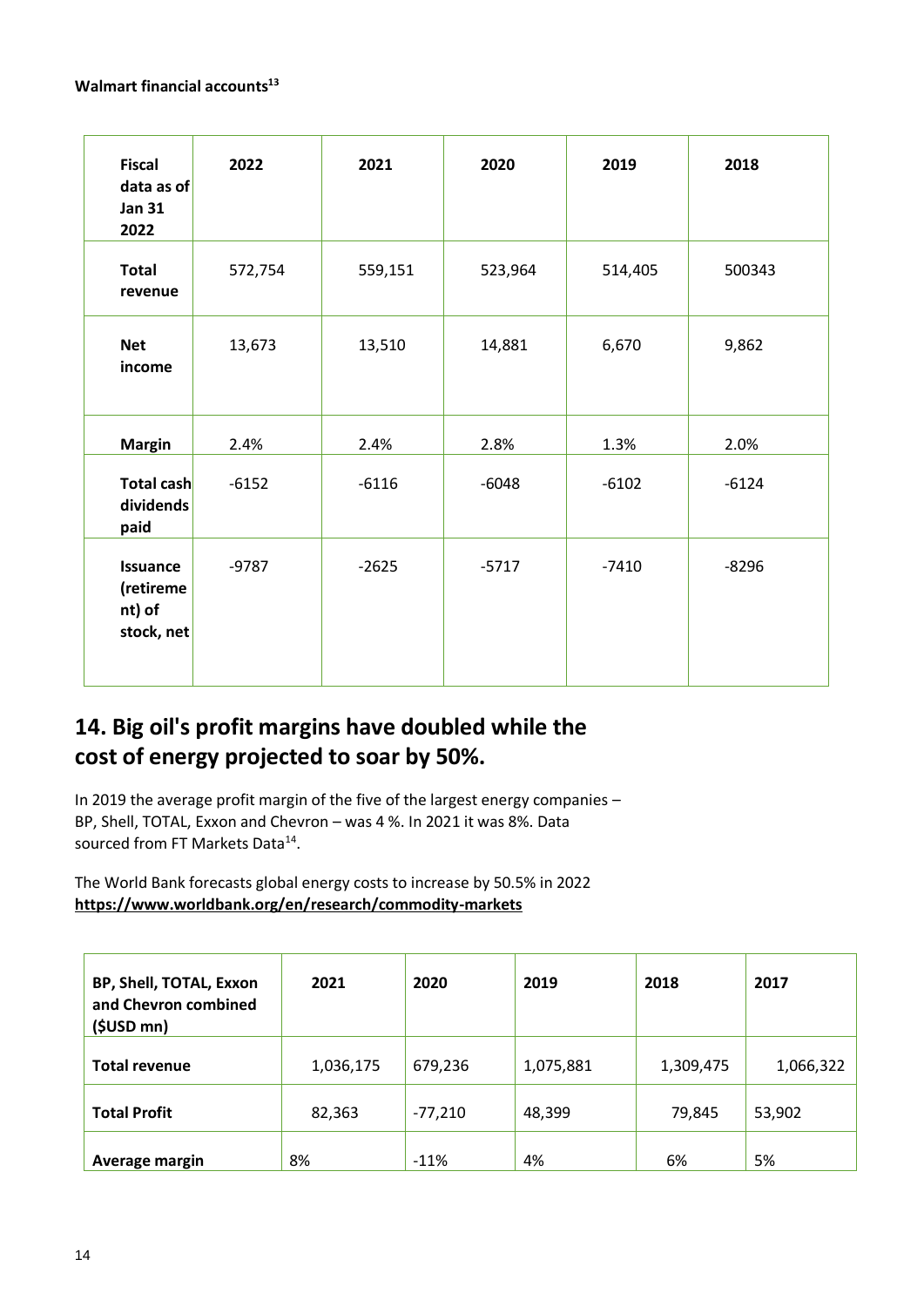#### **15. The wealth of billionaires involved in oil, gas and coal sectors have seen their wealth increase by \$53.3 bn (24%) in the last two years.**

Oxfam identified 65 billionaires on the Forbes billionaire list who are involved in the oil, gas and coal. The wealth of these billionaires was adjusted for inflation.

| Oil, gas &<br>coal, total<br>wealth \$bn | 2022     | 2021  |       | 2020 Change bn US\$ 2020-<br>2022 | %-change 2020-<br>2022 |
|------------------------------------------|----------|-------|-------|-----------------------------------|------------------------|
| <b>Running</b><br>prices                 | 273.1    | 267.9 | 197.3 | 75.8                              | 38.4                   |
| 2022-prices                              | 273.1    | 290.8 | 219.8 | 53.3                              | 24.3                   |
| Deflator 20-<br>22                       | 1.113860 |       |       |                                   |                        |
| Deflator 21-<br>22                       | 1.085425 |       |       |                                   |                        |

**16. Five of the largest energy companies – BP, Shell, TOTAL, Exxon and Chevron – made a combined profit of \$82 billion in the last year – that's \$2,600 every second and their profit margins are at a 5-year height, an average of 8%. In 2021, they paid \$51 billion to shareholders meaning 63% of net profit went to shareholders.**

Financial tables for oil and gas companies, sourced from FT (referenced below in the table). In USD\$ mm. There are 31540000 second seconds in a year – total profits divided by seconds equals \$2,611 net profit per second.

| Company                     | Profit 2021 (USD \$bn) |
|-----------------------------|------------------------|
| BP <sup>15</sup>            | 7.57                   |
| Shell <sup>16</sup>         | 20.1                   |
| TOTALENERGIES <sup>17</sup> | 16.03                  |
| Exxon <sup>18</sup>         | 23.04                  |
| Chevron <sup>19</sup>       | 15.63                  |
| Total                       | 82.37                  |
| Per Second                  | USD \$2611             |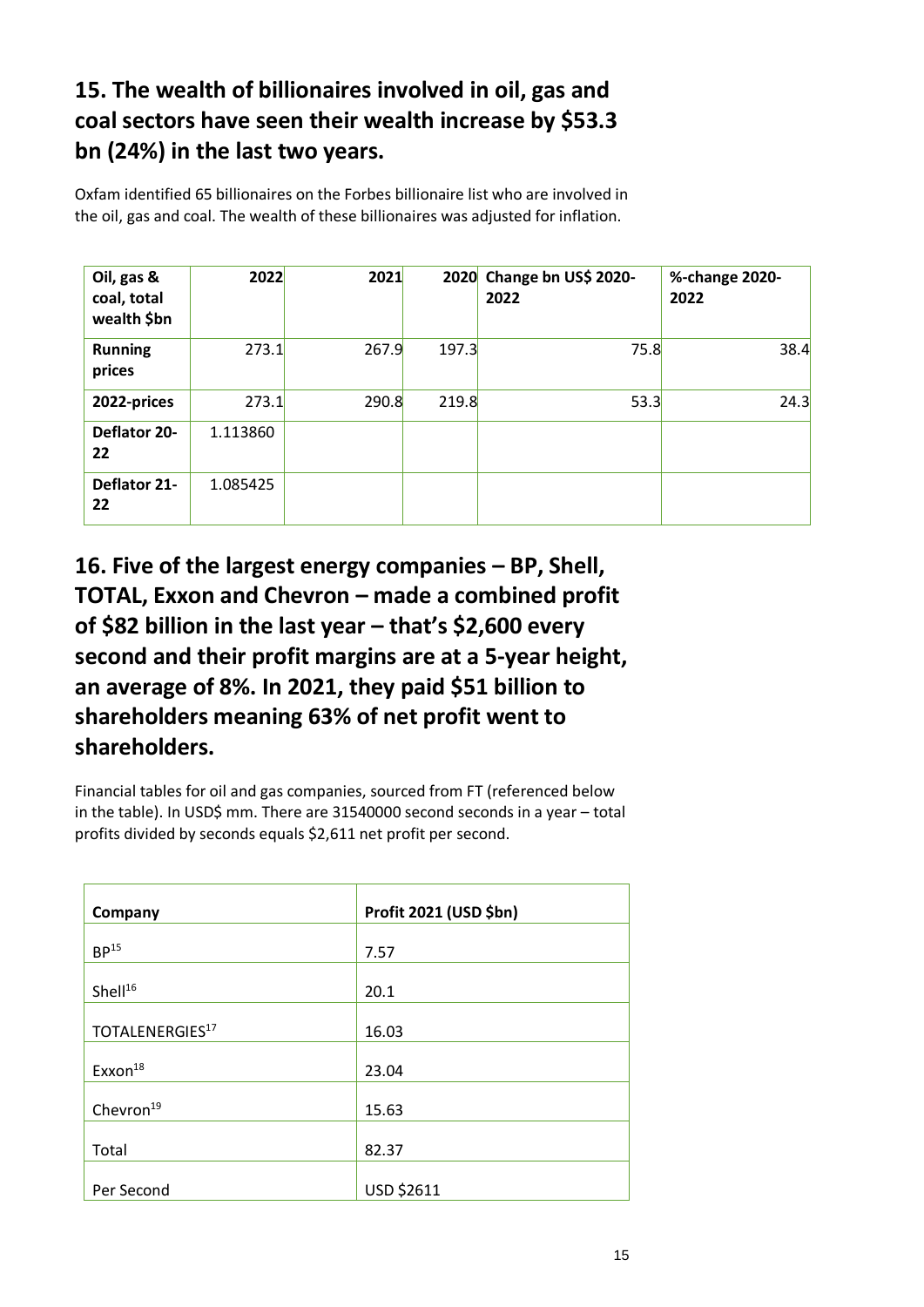| <b>Shell</b>                                    |         |          |          |          |          |
|-------------------------------------------------|---------|----------|----------|----------|----------|
| Year                                            | 2021    | 2020     | 2019     | 2018     | 2017     |
| <b>Total revenue</b>                            | 261,504 | 180,543  | 344,877  | 388,379  | 305,179  |
| <b>Net income</b>                               | 20,101  | $-21680$ | 15,842   | 23,352   | 12,977   |
| <b>Margin</b>                                   | 8%      | $-12%$   | 5%       | 6%       | 4%       |
| <b>Total cash</b><br>dividends paid             | $-6253$ | $-7424$  | $-15198$ | $-15675$ | $-10877$ |
| <b>Isuance</b><br>(retirement) of<br>stock, net | $-2889$ | $-1702$  | $-10188$ | $-3947$  | 0        |

| $BP*$                                            |         |          |         |         |         |
|--------------------------------------------------|---------|----------|---------|---------|---------|
| Year                                             | 2021    | 2020     | 2019    | 2018    | 2017    |
| <b>Total revenue</b>                             | 157,739 | 105,944  | 159,307 | 298,756 | 240,208 |
| <b>Net income</b>                                | 7,565   | $-20305$ | 4,026   | 9,383   | 3,389   |
| <b>Margin</b>                                    | 5%      | $-19%$   | 3%      | 3%      | 1%      |
| <b>Total cash</b><br>dividends paid              | $-4304$ | $-6340$  | $-6946$ | $-6699$ | $-6153$ |
| <b>Issuance</b><br>(retirement) of<br>stock, net | $-3151$ | $-776$   | $-1511$ | $-355$  | $-343$  |

| <b>TOTAL</b>                                     |         |         |         |         |         |
|--------------------------------------------------|---------|---------|---------|---------|---------|
| Year                                             | 2021    | 2020    | 2019    | 2018    | 2017    |
| <b>Total revenue</b>                             | 184,634 | 119,704 | 176,249 | 184,106 | 149,099 |
| <b>Net income</b>                                | 16,032  | $-7242$ | 11,267  | 11,446  | 8,631   |
| Net margin                                       | 9%      | -6%     | 6%      | 6%      | 6%      |
| <b>Total cash</b><br>dividends paid              | $-8228$ | $-6688$ | $-6641$ | $-4913$ | $-2643$ |
| <b>Issuance</b><br>(retirement) of<br>stock, net | $-1442$ | $-237$  | $-2358$ | $-3830$ | 519     |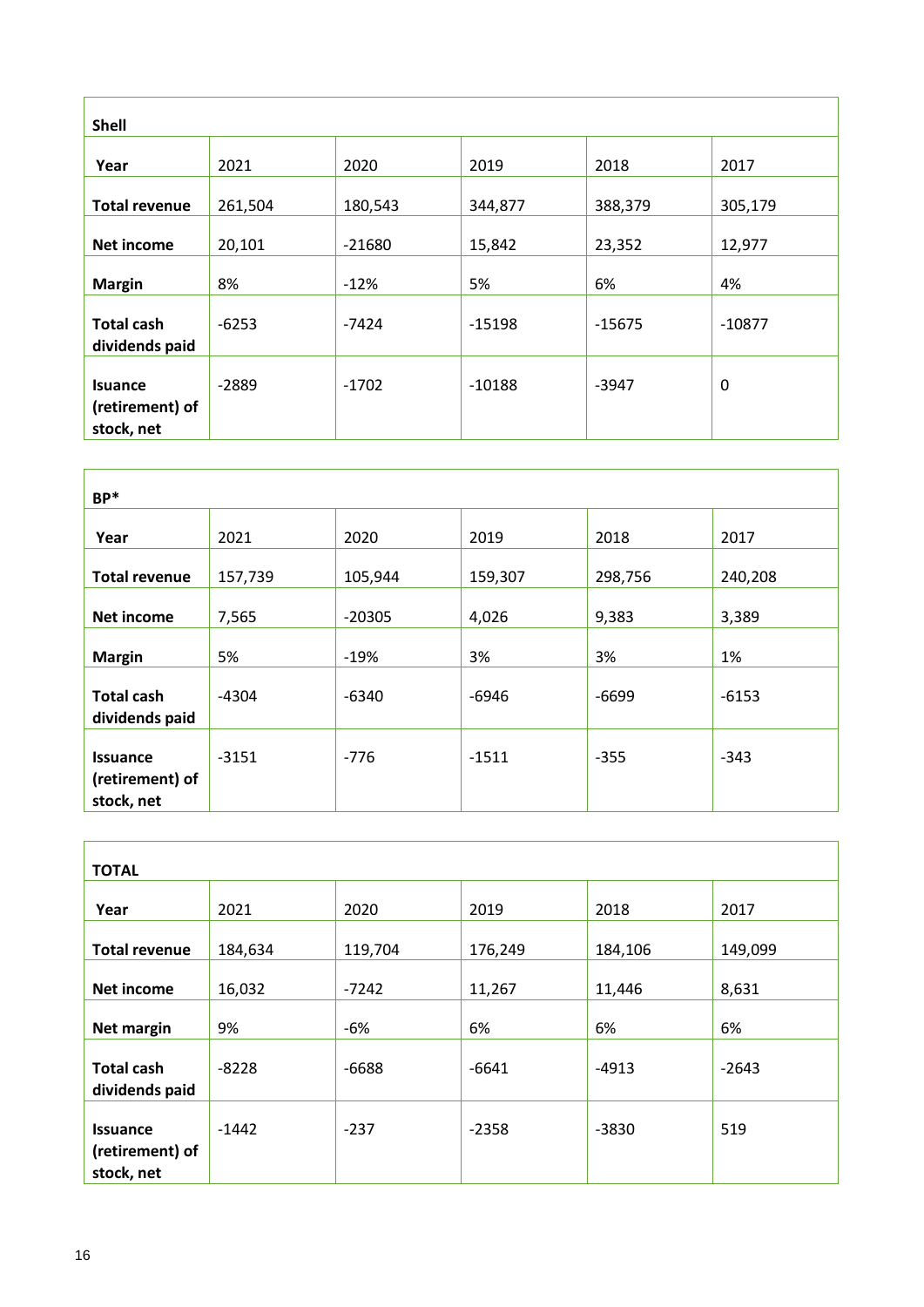| Exxon                                            |         |          |          |          |          |
|--------------------------------------------------|---------|----------|----------|----------|----------|
| Year                                             | 2021    | 2020     | 2019     | 2018     | 2017     |
| <b>Total revenue</b>                             | 276,692 | 178,574  | 255,583  | 279,332  | 237,162  |
| <b>Net income</b>                                | 23,040  | $-22440$ | 14,340   | 20,840   | 19,710   |
| <b>Margin</b>                                    | 8%      | $-13%$   | 6%       | 7%       | 8%       |
| <b>Total cash</b><br>dividends paid              | -14924  | $-14865$ | $-14652$ | $-13798$ | $-13001$ |
| <b>Issuance</b><br>(retirement) of<br>stock, net | $-155$  | $-405$   | $-594$   | $-626$   | $-747$   |

| Chevron                                          |          |         |         |         |         |
|--------------------------------------------------|----------|---------|---------|---------|---------|
|                                                  | 2021     | 2020    | 2019    | 2018    | 2017    |
| <b>Total revenue</b>                             | 155,606  | 94,471  | 139,865 | 158,902 | 134,674 |
| Net income                                       | 15,625   | $-5543$ | 2,924   | 14,824  | 9,195   |
| Net margin                                       | 10%      | $-6%$   | 2%      | 9%      | 7%      |
| <b>Total cash</b><br>dividends paid              | $-10179$ | $-9651$ | $-8959$ | $-8502$ | $-8132$ |
| <b>Issuance</b><br>(retirement) of<br>stock, net | 38       | $-1531$ | $-2935$ | $-604$  | 1,117   |

**\*** When provided with an opportunity to comment on these figures, BP highlighted that their sales figures from 2019 onwards have been restated so the 2018 and 2017 numbers are not strictly comparable. There was a voluntary change in accounting policy in 2021.

#### **18. Moderna has created four new vaccine billionaires who are worth a combined \$10 billion**

The new billionaires associated with Moderna are as follows.

| <b>Name</b>   | 2021,<br>\$bn | 2022 | Role                |
|---------------|---------------|------|---------------------|
| Noubar Afeyan | 1 J           | 1.7  | chairman of Moderna |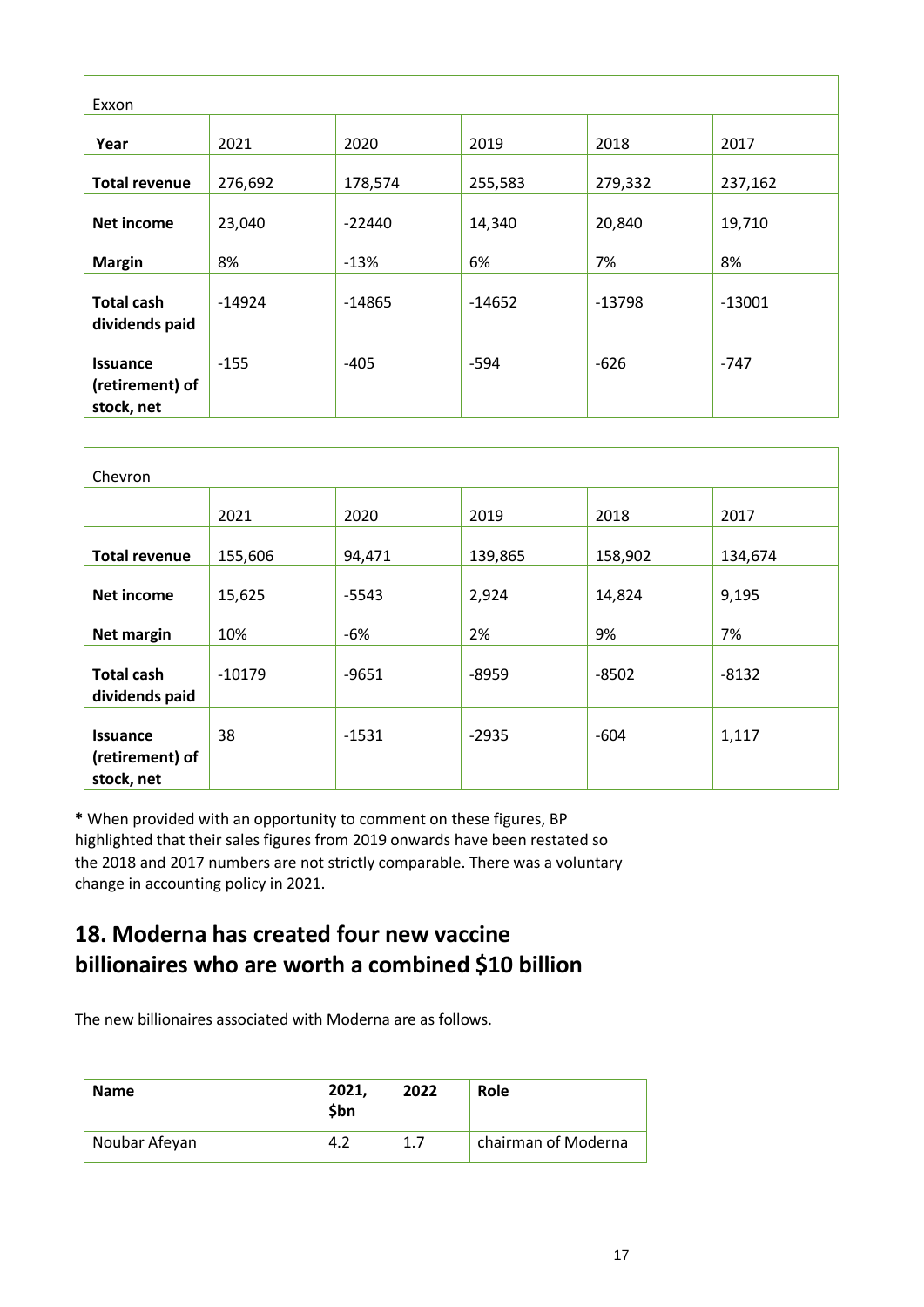| Robert Langer           | 4    | 1.6 | founding shareholder of<br>Moderna, owns a 3%<br>stake |
|-------------------------|------|-----|--------------------------------------------------------|
| Stéphane Bancel         | 11.1 | 4.6 | Moderna CEO                                            |
| <b>Timothy Springer</b> | 4.9  | 2.1 | founding investor<br>Moderna in 2010, owns<br>3.5%     |

(Source: Forbes)

#### **19. 5 out of 21 of the largest economies in the world are tech companies**

Based on country GDP<sup>20</sup> and company market cap as of 20<sup>th</sup> April.

|                | Economy                 | GDP/mkt cap (USDtn) |
|----------------|-------------------------|---------------------|
| $\mathbf{1}$   | <b>United States</b>    | 20.937              |
| $\overline{2}$ | China                   | 14.723              |
| 3              | Japan                   | 4.975               |
|                |                         |                     |
| 4              | Germany                 | 3.846               |
| 5              | United Kingdom          | 2.708               |
| 6              | Apple <sup>21</sup>     | 2.690               |
| $\overline{7}$ | France                  | 2.630               |
| 8              | India                   | 2.623               |
| 9              | Microsoft <sup>22</sup> | 2.147               |
| 10             | Italy                   | 1.886               |
| 11             | Alphabet <sup>23</sup>  | 1.690               |
| 12             | Canada                  | 1.644               |
| 13             | South Korea             | 1.631               |
| 14             | Amazon <sup>24</sup>    | 1.550               |
| 15             | Russia                  | 1.484               |
| 16             | <b>Brazil</b>           | 1.445               |
| 17             | Australia               | 1.331               |
| 18             | Spain                   | 1.281               |
| 19             | Mexico                  | 1.076               |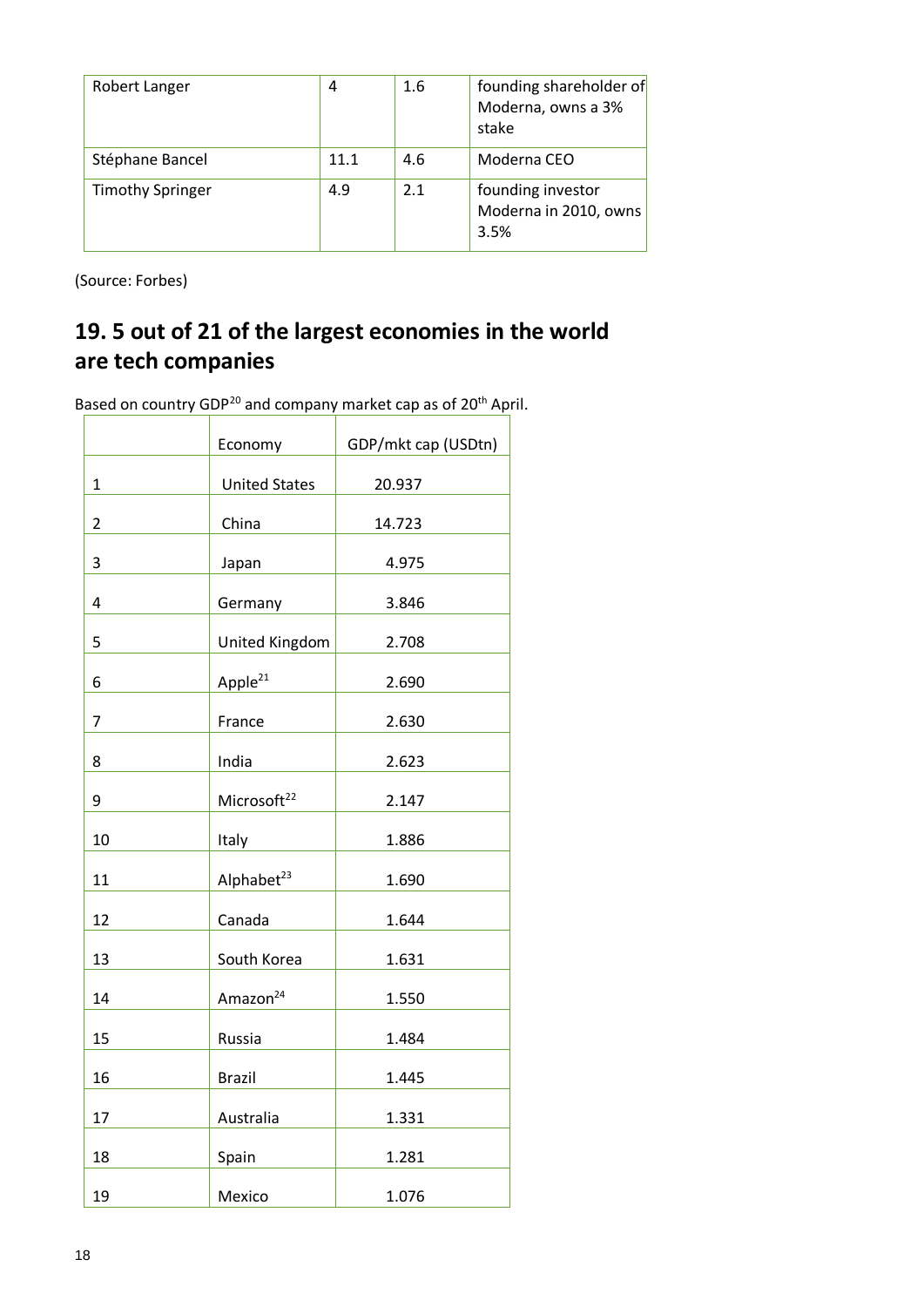| Indonesia           | 1.058 |
|---------------------|-------|
| Tesla <sup>25</sup> | 1.020 |

**20. Apple, Microsoft, Tesla, Amazon and Alphabet. These five companies made \$271 billion in profit in 2021, 94% (\$131 billion) higher than 2019, prior to the pandemic. The average profit margins of these companies have increased from 16% to 22% in the last year.**

|           | Market cap (as of 20th<br>April) (USDtn) |  |  |
|-----------|------------------------------------------|--|--|
| Apple     | 2.690                                    |  |  |
| Microsoft | 2.147                                    |  |  |
| Tesla     | 1.020                                    |  |  |
| Amazon    | 1.550                                    |  |  |
| Alphabet  | 1.690                                    |  |  |
| Total     | 9.097                                    |  |  |

(Company financial information as of April 20<sup>th</sup> 2022. Sourced from FT in \$USD tn.)

|           | 2021       | 2020       | 2019       | 2018       | 2017       |
|-----------|------------|------------|------------|------------|------------|
|           | Net income | Net income | Net income | Net income | Net income |
|           | (USDbn)    | (USDbn)    | (USDbn)    | (USDbn)    | (USDbn)    |
| Apple     | 94,680     | 57,411     | 55,256     | 61,031     | 48,351     |
| Microsoft | 61,271     | 44,281     | 39,240     | 16,571     | 21,204     |
| Tesla     | 5,524      | 690        | $-870$     | $-976$     | $-1961$    |
| Amazon    | 33,364     | 21,331     | 11,588     | 10,073     | 3,033      |
| Alphabet  | 76,033     | 40,269     | 34,343     | 30,736     | 12,662     |
| Total     | 270,872.00 | 163,982.00 | 139,557.00 | 117,435.00 | 83,289.00  |

(Company financial information as of April 20<sup>th</sup> 2022. Sourced from FT in \$USD)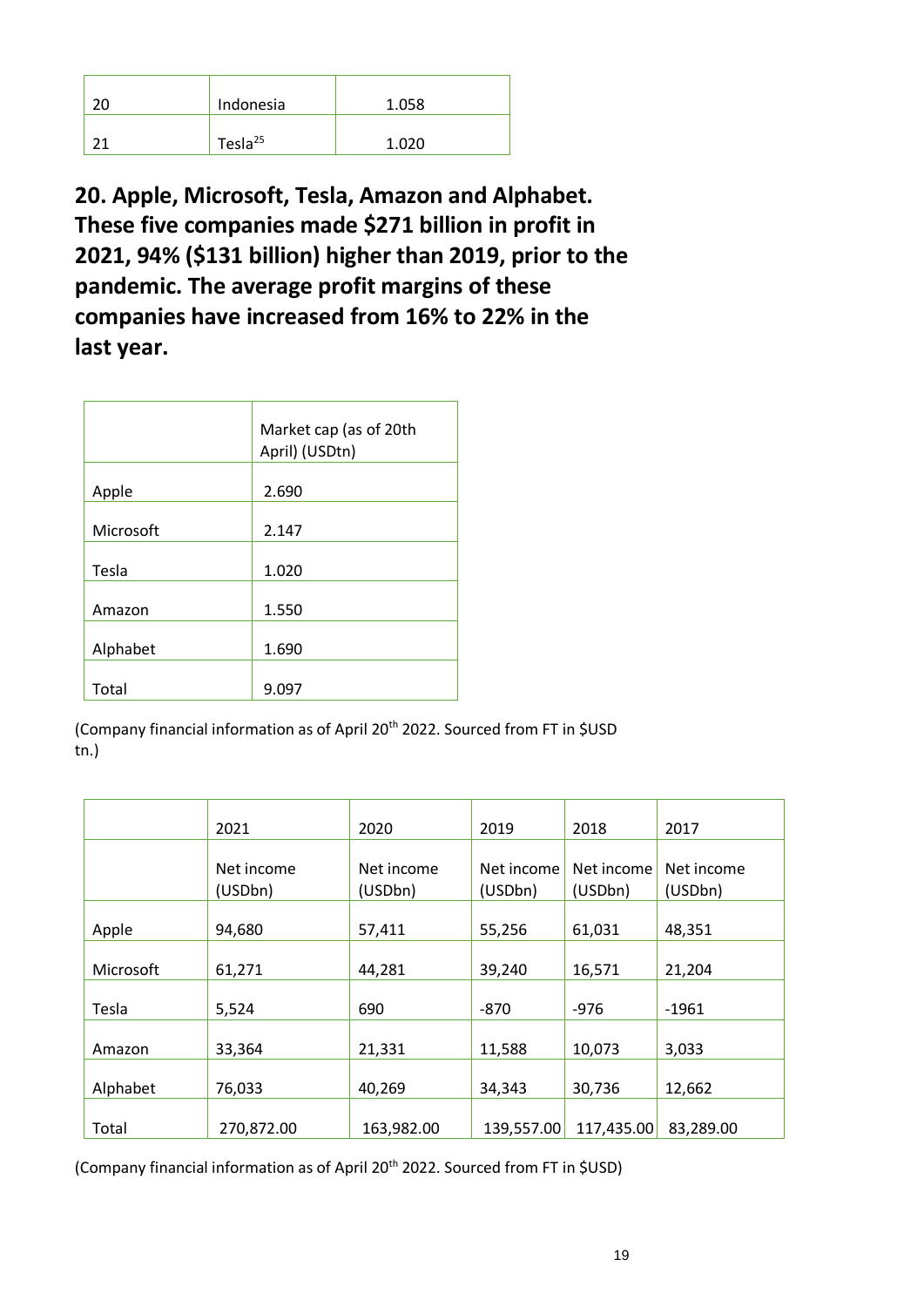|           | 2021   | 2020   | 2019   | 2018   | 2017   |
|-----------|--------|--------|--------|--------|--------|
|           | Margin | Margin | Margin | Margin | Margin |
| Apple     | 26%    | 21%    | 21%    | 23%    | 21%    |
| Microsoft | 36%    | 31%    | 31%    | 15%    | 24%    |
| Tesla     | 10%    | 2%     | $-4%$  | $-5%$  | $-17%$ |
| Amazon    | 7%     | 6%     | 4%     | 4%     | 2%     |
| Alphabet  | 30%    | 22%    | 21%    | 22%    | 11%    |
| Average   | 22%    | 16%    | 15%    | 12%    | 8%     |

### **21. Seven<sup>26</sup> out of the ten richest people in the world made their money from technology, increasing their wealth by 436 US\$ since 2020.**

**The men are** 

- Elon Musk
- Jeff Bezos
- Bill Gates
- Larry Page
- Sergey Brin
- Larry Ellison
- Steve Ballmer

Their combined wealth, adjusted for inflation was \$498.3 bn in 2020 and rose to \$934.4 bn in 2022.

| <b>NAME</b>                 | NET WORTH, US\$bn | Net worth 2020 | 2020 wealth<br>adjusted for<br>inflation |
|-----------------------------|-------------------|----------------|------------------------------------------|
| Elon Musk                   | 219               | 24.6           | 27.4                                     |
|                             |                   |                |                                          |
| Jeff Bezos                  | 171               | 113            | 125.9                                    |
| Bernard Arnault &<br>family | 158               | 76             | 84.7                                     |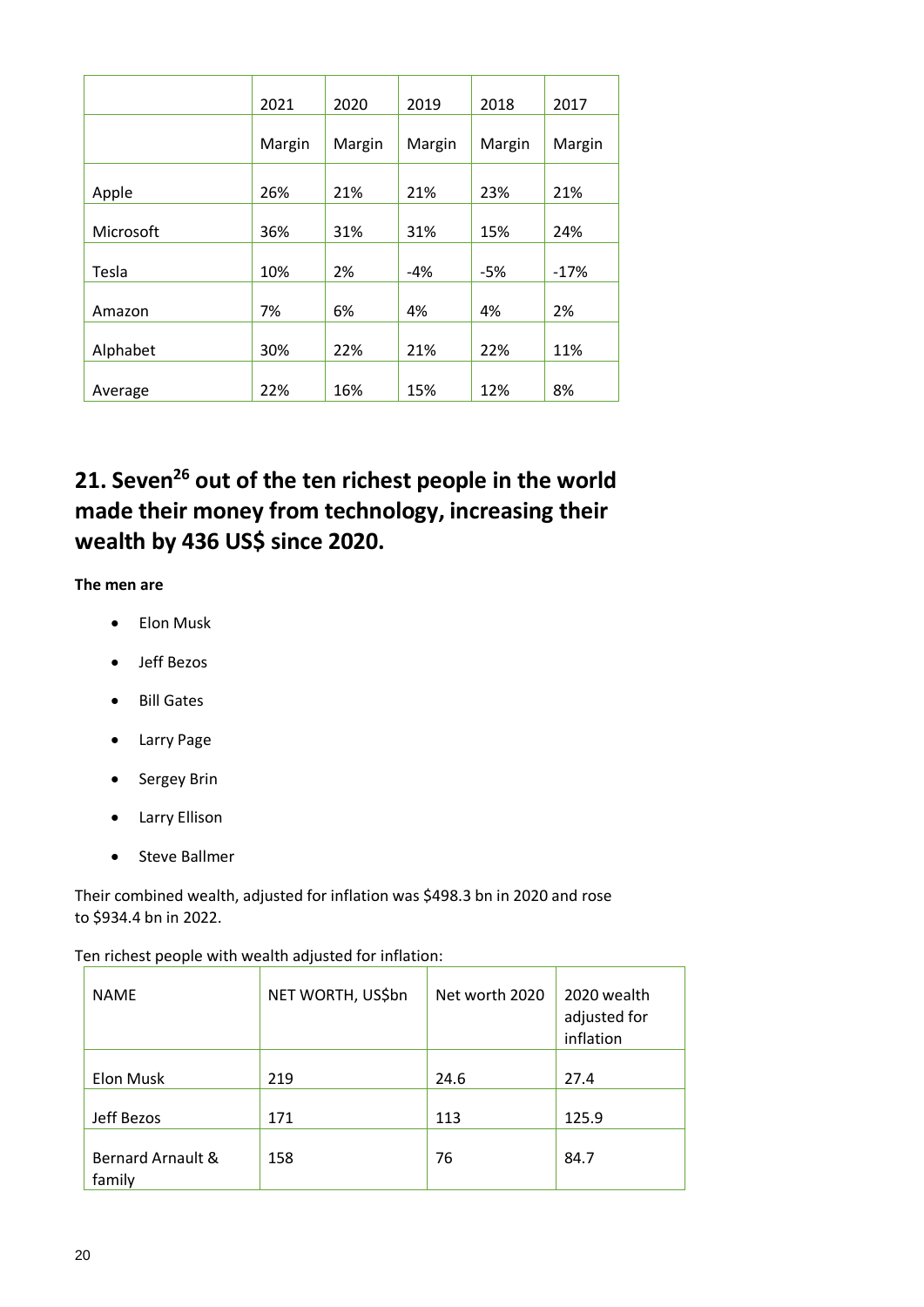| <b>Bill Gates</b>    | 129   | 98   | 109.2 |
|----------------------|-------|------|-------|
|                      |       |      |       |
| Warren Buffett       | 118   | 67.5 | 75.2  |
|                      |       |      |       |
| Larry Page           | 111   | 50.9 | 56.7  |
|                      |       |      |       |
| Sergey Brin          | 107   | 49.1 | 54.7  |
|                      |       |      |       |
| Larry Ellison        | 106   | 59   | 65.7  |
|                      |       |      |       |
| <b>Steve Ballmer</b> | 91.4  | 52.7 | 58.7  |
|                      |       |      |       |
| Mukesh Ambani        | 90.7  | 36.8 | 41.0  |
|                      |       |      |       |
| Total                | 934.4 |      | 498.3 |

(Source: Forbes)

#### **22. Amazon is perhaps the greatest corporate winner of the pandemic; their profits have more than tripled since 2019. Jeff Bezos has seen his personal wealth increase by \$45 billion during the pandemic.**

Company financial information as of April 20th 2022. Sourced from FT in \$USD mm.

|        | 2021       | 2020   | 2019                                 | 2018   |
|--------|------------|--------|--------------------------------------|--------|
|        | Net income |        | Net income   Net income   Net income |        |
| Amazon | 33,364     | 21,331 | 11,588                               | 10,073 |

(Company financial information as of April 20<sup>th</sup> 2022. Sourced from FT in \$USDbn.)

Jeff Bezos' personal wealth has soared by \$45 billion since 2020**.** Jeff Bezos was worth \$125.9bn (adjusted for inflation) in 2020 and \$171bn in 2022.

# **NOTES**

- <sup>1</sup> International Monetary Fund. (2021). Fiscal Monitor 2021. https://www.imf.org/en/Publications/FM/ Issues/2021/10/13/fiscal-monitoroctober-2021
- <sup>2</sup> Sánchez Páramo, C., et al. October 7, 2021. Covid-19 leaves a legacy of rising poverty and widening inequality. World Bank Blogs. Retrieved from https://blogs. worldbank.org/developmenttalk/covid-19-leaveslegacy-rising-poverty-andwidening-inequality.
- <sup>3</sup> Credit Suisse. (2021). The Global Wealth Report 2021. https://www.creditsuisse.com/media/assets/ corporate/docs/about-us/research/publications/ globalwealth-report-2021-en.pdf
- <sup>4</sup> Gerszon Mahler et al. April 13,2022. Pandemic, prices and poverty. World Bank Blogs. Retrieved from [https://blogs.worldbank.org/opendata/pandemic-prices-and-](https://blogs.worldbank.org/opendata/pandemic-prices-and-poverty)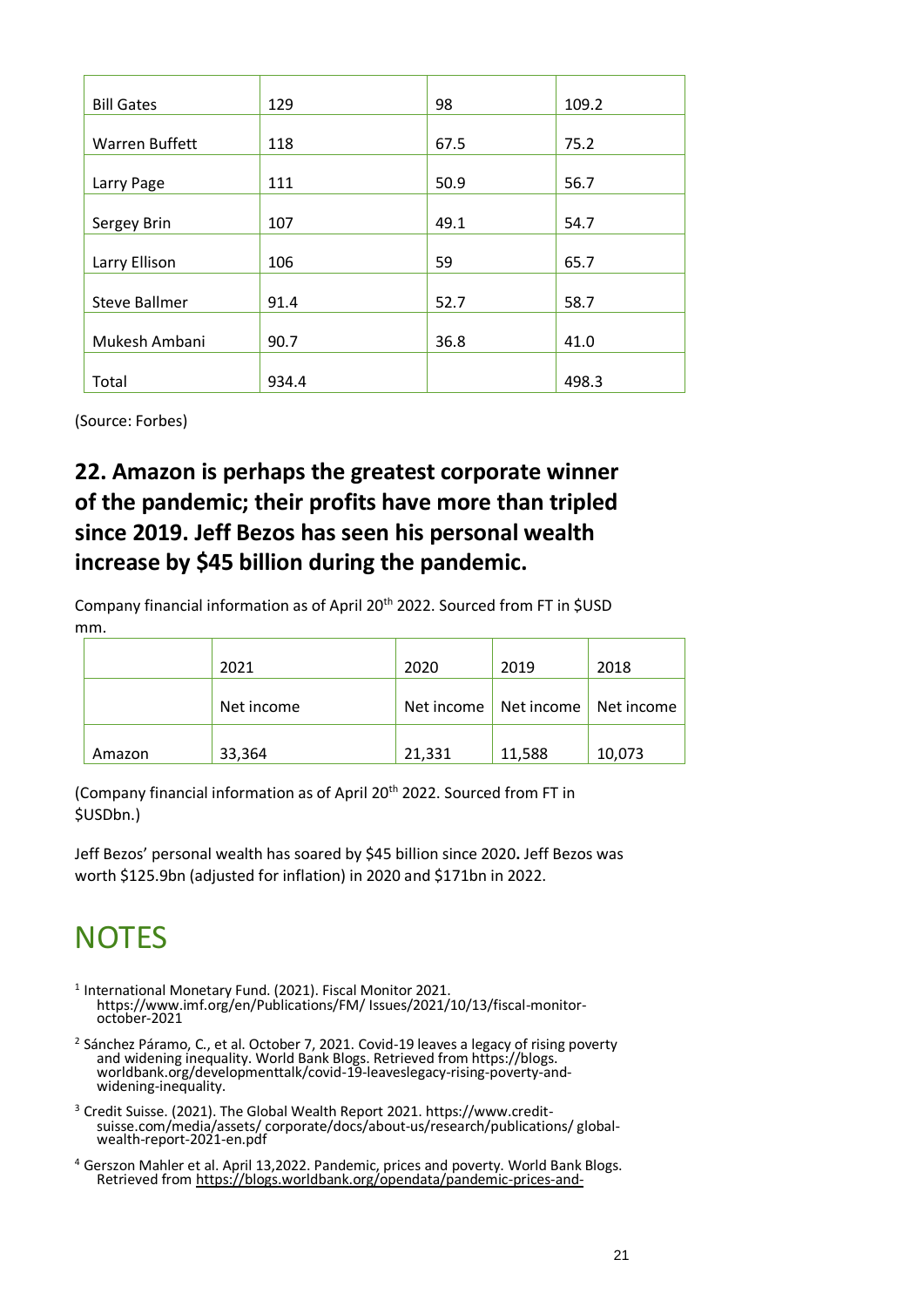[poverty](https://blogs.worldbank.org/opendata/pandemic-prices-and-poverty)

- <sup>5</sup> Kis and Z. Rizvi. (2021). How to Make Enough Vaccine for the World in One Year. Public Citizen. https://www.citizen.org/article/how-to-make-enough-vaccine-forthe-world-in-one-year
- <sup>6</sup> UN Department of Economic and Social Affairs. (2019). World Population Prospects 2019. Population data. https://population.un.org/wpp/Download/Standard/Population/
- <sup>7</sup> <https://unesdoc.unesco.org/ark:/48223/pf0000232197>
- 8 F. Durán Valverde, J. Pacheco-Jiménez, T. Muzaffar, and H. Elizondo-Barboza. (2020). Financing gaps in social protection: Global estimates and strategies for developing countries in light of the COVID-19 crisis and beyond. https://www.ilo.org/secsoc/information-resources/publicationsandtools/Workingpapers/WCMS\_758705/lang--en/index.htm
- <sup>9</sup> UNFPA. (2019). Costing the Three Transformative Results. https://www.unfpa.org/sites/default/files/pubpdf/Transformative\_results\_journal\_23-online.pdf
- <sup>10</sup> https://statisticstimes.com/economy/world-gdp.php
- <sup>11</sup> https://data.worldbank.org/indicator/NY.GDP.MKTP.CD?locations=ZG
- <sup>12</sup> https://www.bloomberg.com/news/articles/2021-06-14/world-s-richest-family-trimwalmart-holdings-after-buybacks
- <sup>13</sup> <https://markets.ft.com/data/equities/tearsheet/summary?s=WMT:NYQ>
- <sup>14</sup> <https://markets.ft.com/data/equities/tearsheet/summary?s=SHEL:NYQ>
- <sup>15</sup> <https://markets.ft.com/data/equities/tearsheet/summary?s=BP:NYQ>
- <sup>16</sup> <https://markets.ft.com/data/equities/tearsheet/summary?s=SHEL:NYQ>
- <sup>17</sup> <https://markets.ft.com/data/equities/tearsheet/summary?s=TTE:LSE>
- <sup>18</sup> https://markets.ft.com/data/equities/tearsheet/summary?s=XOM:NYQ
- <sup>19</sup> <https://markets.ft.com/data/equities/tearsheet/summary?s=CVX:NYQ>
- <sup>20</sup> <https://tradingeconomics.com/country-list/gdp>
- <sup>21</sup> <https://markets.ft.com/data/equities/tearsheet/summary?s=AAPL:NSQ>
- <sup>22</sup> <https://markets.ft.com/data/equities/tearsheet/summary?s=MSFT:NSQ>
- <sup>23</sup> <https://markets.ft.com/data/equities/tearsheet/summary?s=GOOGL:NSQ>
- <sup>24</sup><https://markets.ft.com/data/equities/tearsheet/summary?s=AMZN:NSQ>
- <sup>25</sup> <https://markets.ft.com/data/equities/tearsheet/summary?s=TSLA:NSQ>